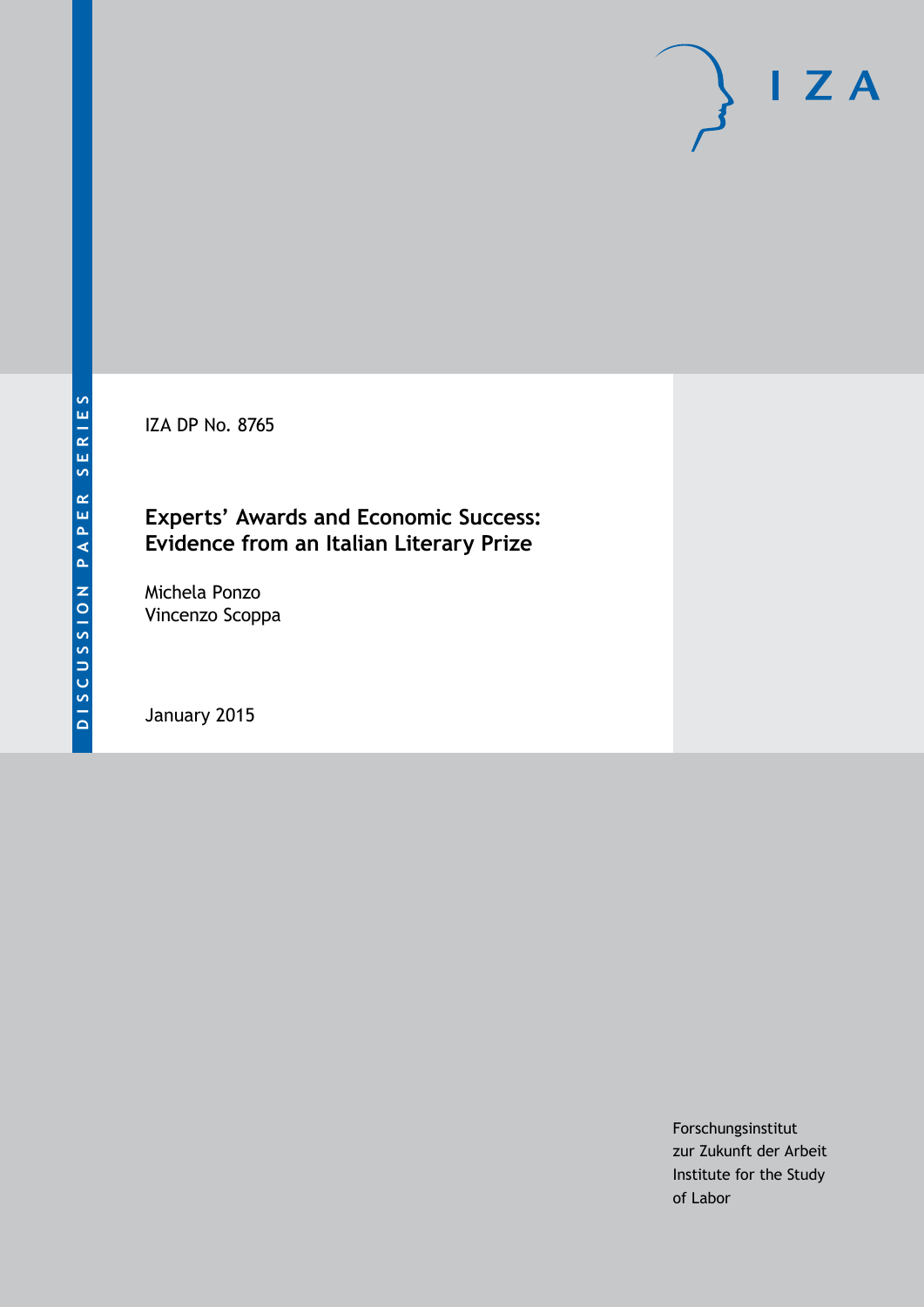# **Experts' Awards and Economic Success: Evidence from an Italian Literary Prize**

## **Michela Ponzo**

*University of Naples Federico II*

## **Vincenzo Scoppa**

*University of Calabria and IZA*

## Discussion Paper No. 8765 January 2015

IZA

P.O. Box 7240 53072 Bonn Germany

Phone: +49-228-3894-0 Fax: +49-228-3894-180 E-mail: [iza@iza.org](mailto:iza@iza.org)

Any opinions expressed here are those of the author(s) and not those of IZA. Research published in this series may include views on policy, but the institute itself takes no institutional policy positions. The IZA research network is committed to the IZA Guiding Principles of Research Integrity.

The Institute for the Study of Labor (IZA) in Bonn is a local and virtual international research center and a place of communication between science, politics and business. IZA is an independent nonprofit organization supported by Deutsche Post Foundation. The center is associated with the University of Bonn and offers a stimulating research environment through its international network, workshops and conferences, data service, project support, research visits and doctoral program. IZA engages in (i) original and internationally competitive research in all fields of labor economics, (ii) development of policy concepts, and (iii) dissemination of research results and concepts to the interested public.

IZA Discussion Papers often represent preliminary work and are circulated to encourage discussion. Citation of such a paper should account for its provisional character. A revised version may be available directly from the author.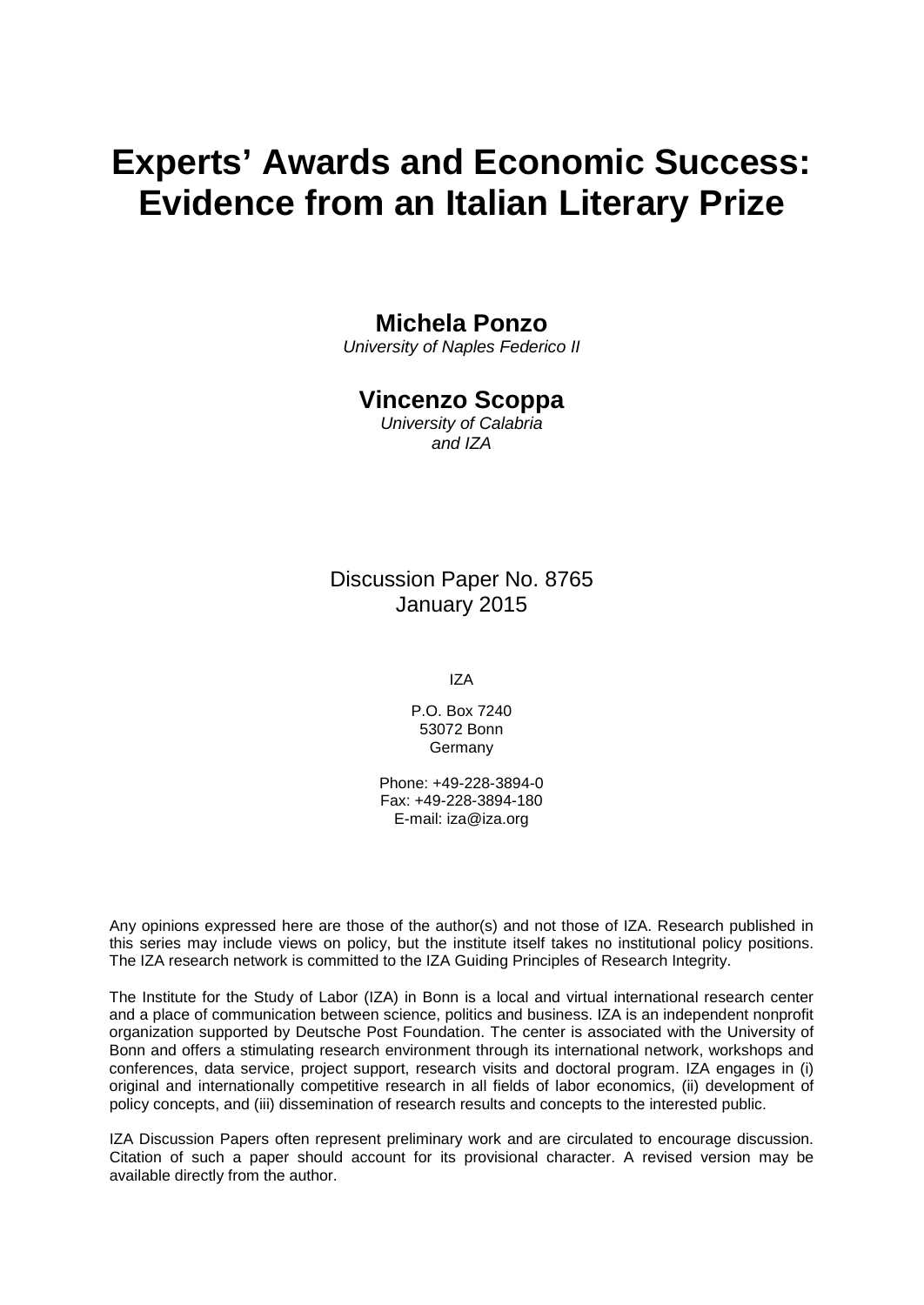IZA Discussion Paper No. 8765 January 2015

## **ABSTRACT**

## **Experts' Awards and Economic Success: Evidence from an Italian Literary Prize[\\*](#page-2-0)**

Product quality is often unobservable ex-ante and consumers rely on experts' judgments, sometimes in the form of ratings or awards. Do awards affect consumers' choices or, conversely, are they conferred on the most popular products? To disentangle this issue, we use data about the most important Italian Literary Prize, the "Strega Prize", undertaking two different estimation strategies to evaluate the impact that winning the Prize has on book sales. First, we adopt a Regression Discontinuity Design using a measure of book sales as a dependent variable and as a forcing variable (proxying for intrinsic book quality) the jury votes received by each nominated book in the competition. We find that the Strega Prize has a very strong impact on sales. Second, by using weekly data on appearances on bestseller lists, we estimate a difference-in-differences model in which we compare sales performance of treated and control books before the award is conferred with their respective performances afterwards. The results confirm a huge influence of the Prize on book sales and show that most of the impact occurs in the weeks following the announcement of the Prize.

JEL Classification: Z10, Z11, L15, L80, M30, D12, J44

Keywords: cultural economics, awards, asymmetric information, literary prize, book sales, product quality, regression discontinuity design, difference-in-differences model

Corresponding author:

Vincenzo Scoppa Department of Economics, Statistics and Finance University of Calabria Via Ponte Bucci 87036 Arcavacata di Rende (CS) Italy E-mail: [v.scoppa@unical.it](mailto:v.scoppa@unical.it)

<span id="page-2-0"></span>We are grateful to the "Fondazione Maria e Goffredo Bellonci" who kindly provided detailed data on the jury votes obtained by each book in the "Strega Prize" competition and for information available on the website [www.fondazionebellonci.it/premio-strega/vincitori.htm.](http://www.fondazionebellonci.it/premio-strega/vincitori.htm) Special thanks go to Stefano Petrocchi and Carmen Novella from the Fondazione Bellonci. We would like to thank Sergio Beraldo, Guido de Blasio, Maria De Paola, Federica Demaria Sarah Draus, Sabrina Giordano, Tullio Jappelli, Marco Leonardi, Ornella Wanda Maietta, Silvia Marchesi, Marco Pagano, Marco Sisti, Daniela Vuri and seminar participants to the SIE Conference, University of Naples, University of Ancona and University of Calabria for useful comments and suggestions.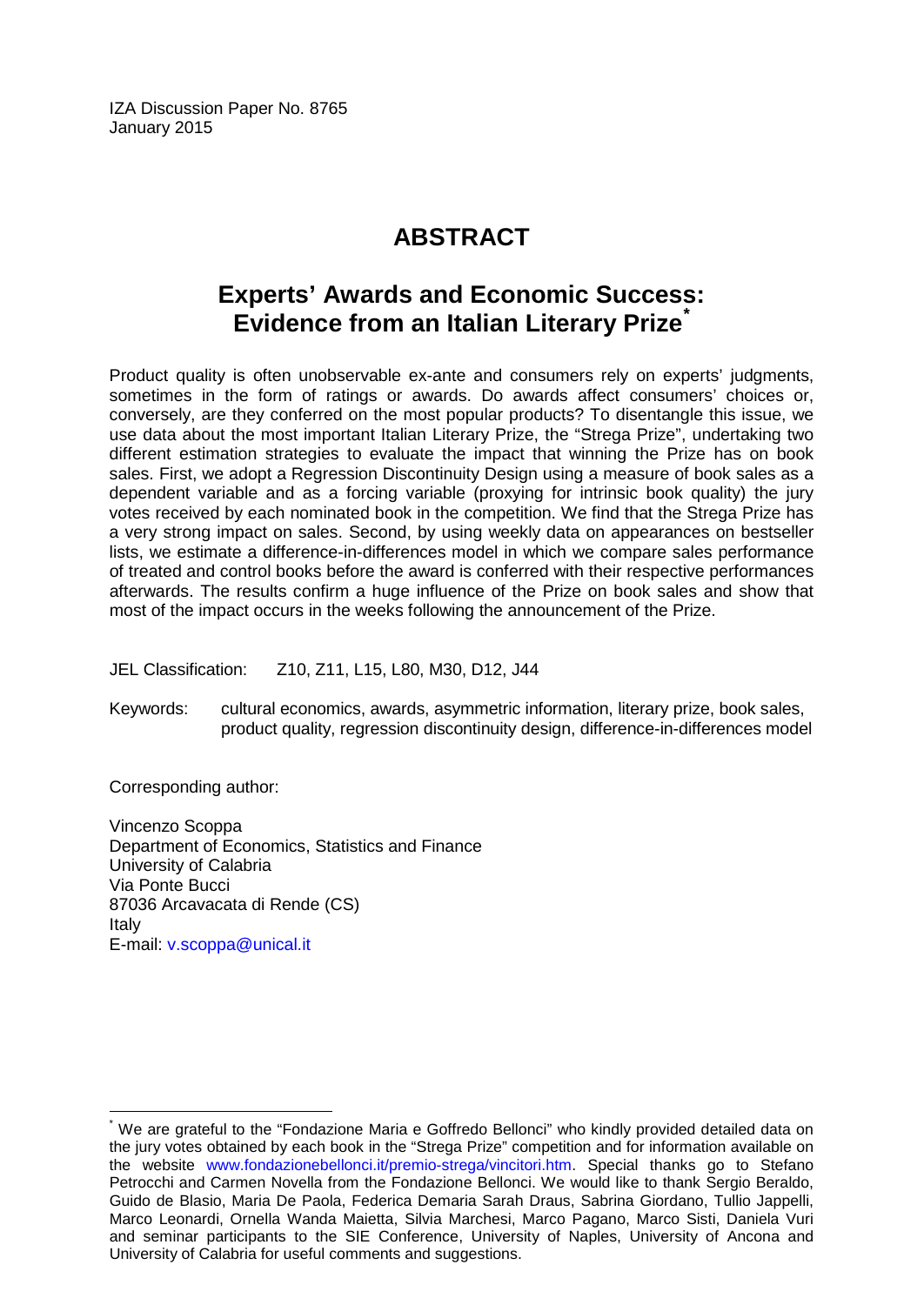## *1. Introduction*

The quality of many goods cannot be observed by consumers before purchase. In the jargon of economists, these goods are defined as "experience goods" (Nelson, 1970). Books and other cultural products, such as movies and musical interpretations, prominently belong to this category. In the markets for these products, a range of mechanisms emerge to give a credible signal of quality to consumers.

It has been suggested that the ratings or awards given by experts constitute an important mechanism for transmitting information about goods of unknown quality (Reinstein and Snyder, 2005; Ginsburgh and van Ours, 2003; Nelson *et al.*, 2001).<sup>1</sup> However, there is no clear evidence on the effects awards have on economic success (see Ginsburgh, 2003, for an assessment).

The aim of this paper is to investigate to what extent a prestigious literary prize known as the "Strega Prize" – awarded annually to the year's best Italian work of fiction on the basis of voting by a jury of experts – has an impact on the economic success of books. This would add to the evidence suggesting that awards represent a signal of quality that affects consumer behavior.

The ideal outcome of interest would be the sales of each book but data on sales are rarely available. We use two measures of books' economic success that are strongly correlated with sales: 1) the number of copies of each book owned by members of Anobii, an international website for book lovers; 2) weekly data on bestseller lists (over a period of 30 years) published by the leading Italian newspaper "*La Stampa*".

The key econometric problem in estimating the impact an award has on sales is typically the omission from the regression of a variable measuring the product's true quality (which is not really observable), which certainly has a direct impact on sales. On the other hand, awards are normally given to high quality products. Therefore, if one estimates a regression of sales on a variable "Prize" (indicating whether an award is obtained), while omitting a measure of product quality, then the variable "Prize" might pick up the effect of quality without having any independent effect on sales. More specifically, the coefficient on the award will be upward biased.

In order to tackle this problem, we use two distinct econometric strategies that exploit the particular features of the "Strega Prize". First, we adopt a Sharp Regression Discontinuity Design (RDD), taking advantage of the fact that, each year, the competing books receive votes from a jury of experts and the book that received the largest number of votes wins the Strega Prize. The votes are a proxy for quality and arguably are related to sales. In the RDD, jumps in the relationship between sales and votes in the neighborhood of the threshold of votes necessary to win the Prize are evidence of treatment effects.

The second estimation strategy we adopt is based on a Difference-in-Differences model, relying on the fact that the Strega Prize is awarded in July each year but the books nominated for the Prize are already on the market. This allows us to observe the sales' performance of nominated books both before and after the

<span id="page-3-0"></span> $1$  As suggested by Akerlof (1970), "even the Nobel Prize, to some degree, serve this function of certification".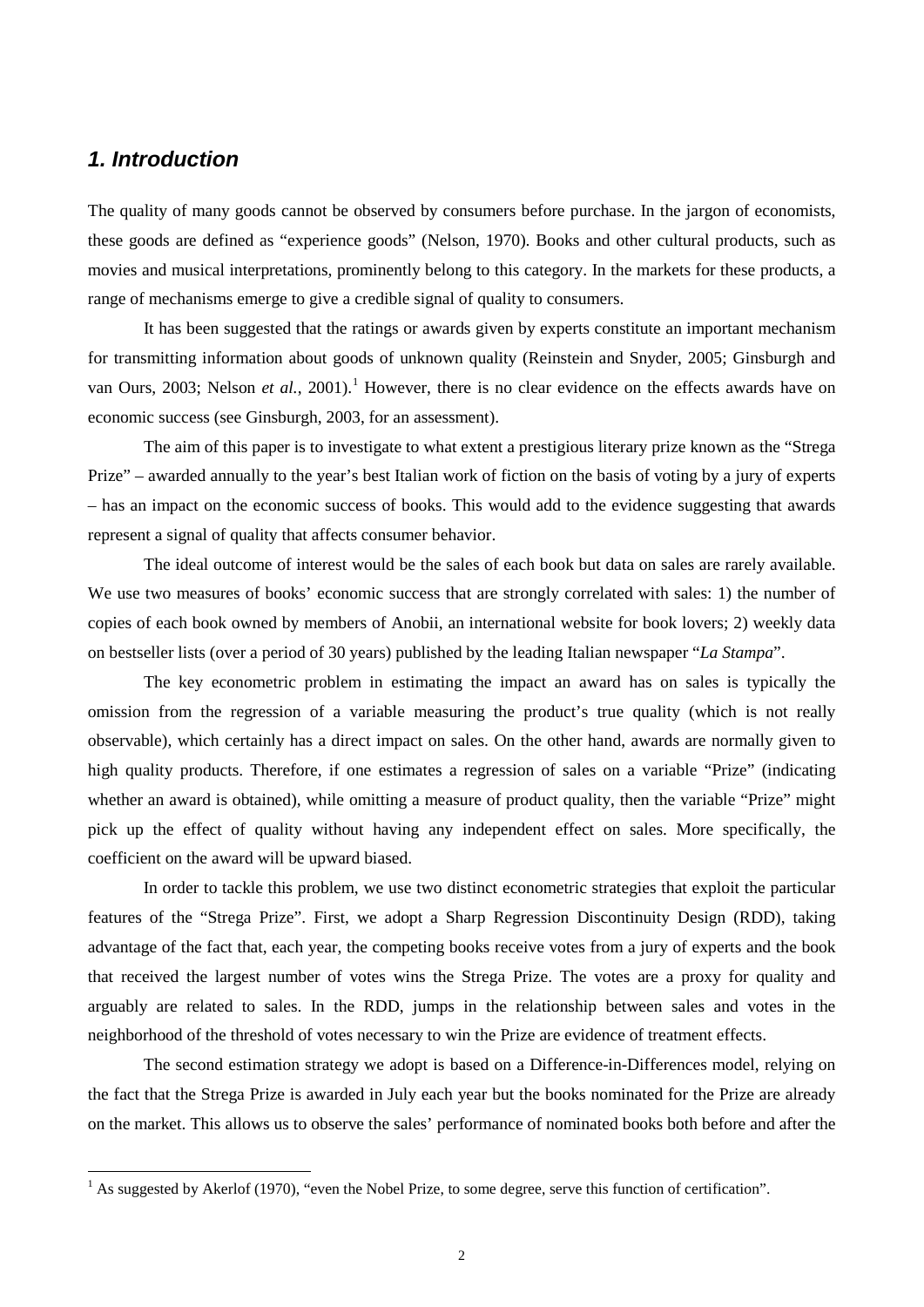Prize is conferred. We obtain an estimate of the Strega Prize impact in terms of the weeks of appearance on the bestseller lists, subtracting from the difference in outcomes between the awarded book and the other books in the period after the Prize the pre-existing difference.

Our paper is related to some other studies aimed at evaluating the impact of awards, experts' judgments or ratings and other signals of product quality on consumer demand.

A closely related paper is that of Ginsburgh (2003) who evaluates the role of the "Booker Prize" – awarded to the "best" novel of the year in the United Kingdom – on the economic success of books, measured by the number of editions of books published during the ten years after nomination for the Prize. As an indicator of "fundamental quality", he uses the number of editions published between year 11 and year 20, under the assumption that consumers by then have forgotten about the prize and only buy the book on the basis of quality. The author does not find any significant difference in commercial success between winning and shortlisted titles. However, measurement errors in the variables and a small sample (70 observations) might have affected the results.

Ginsburgh and van Ours (2003) show that musicians who are successful in the international "Queen Elisabeth Piano Competition" achieve subsequent success (measured both in terms of the presence of records and CDs in three music catalogs and ratings from 12 specialized music critics). However, since the effect of the award may simply reflect the unobservable talent or quality of the musician that is correlated to the final ranking of the competition, the authors adopt an Instrumental Variables approach using the order of appearance (randomly assigned) of musicians at the competition as an instrument for the outcome of the competition (which, surprisingly, appears to be affected by the former variable). Ginsburgh and van Ours (2003) find that rankings in the Queen Elizabeth musical competition have a significant impact on musicians' later success, regardless of the musicians' true quality.

Another set of evidence focuses on the film industry and examines the effects of awards on box office success. Both Nelson *et al.* (2001) and Deuchert *et al.* (2005) find evidence of substantial financial benefits from Academy of Motion Picture nominations and awards (the "Oscars") for best picture and best actor/actress.

A few papers provide evidence on the impact of critical reviews on the commercial success of movies. Reinstein and Snyder (2005) use a difference-in-differences strategy to evaluate the role of critical reviews of movies as determinants of revenues and find small positive effects. Similar results are found by Elliott and Simmons (2008).

In a different context, Hadji Ali, Lecocq and Visser (2008) find that ratings by the famous wine expert Robert Parker affect Bordeaux wine prices. Friberg and Gronqvist (2012) show that favorable expert reviews increase the demand for wines in Sweden. In a randomized experiment, Hilger, Rafert and Villas-Boas (2011) find that good reviews increase sales of wine.

Sorensen (2007) evaluates the impact on sales and product variety of the appearance of a book on the New York Times bestseller list. He shows that appearing on the list leads to a modest increase in sales for the average book, that the effect is more pronounced for bestsellers by debut authors and that there is no impact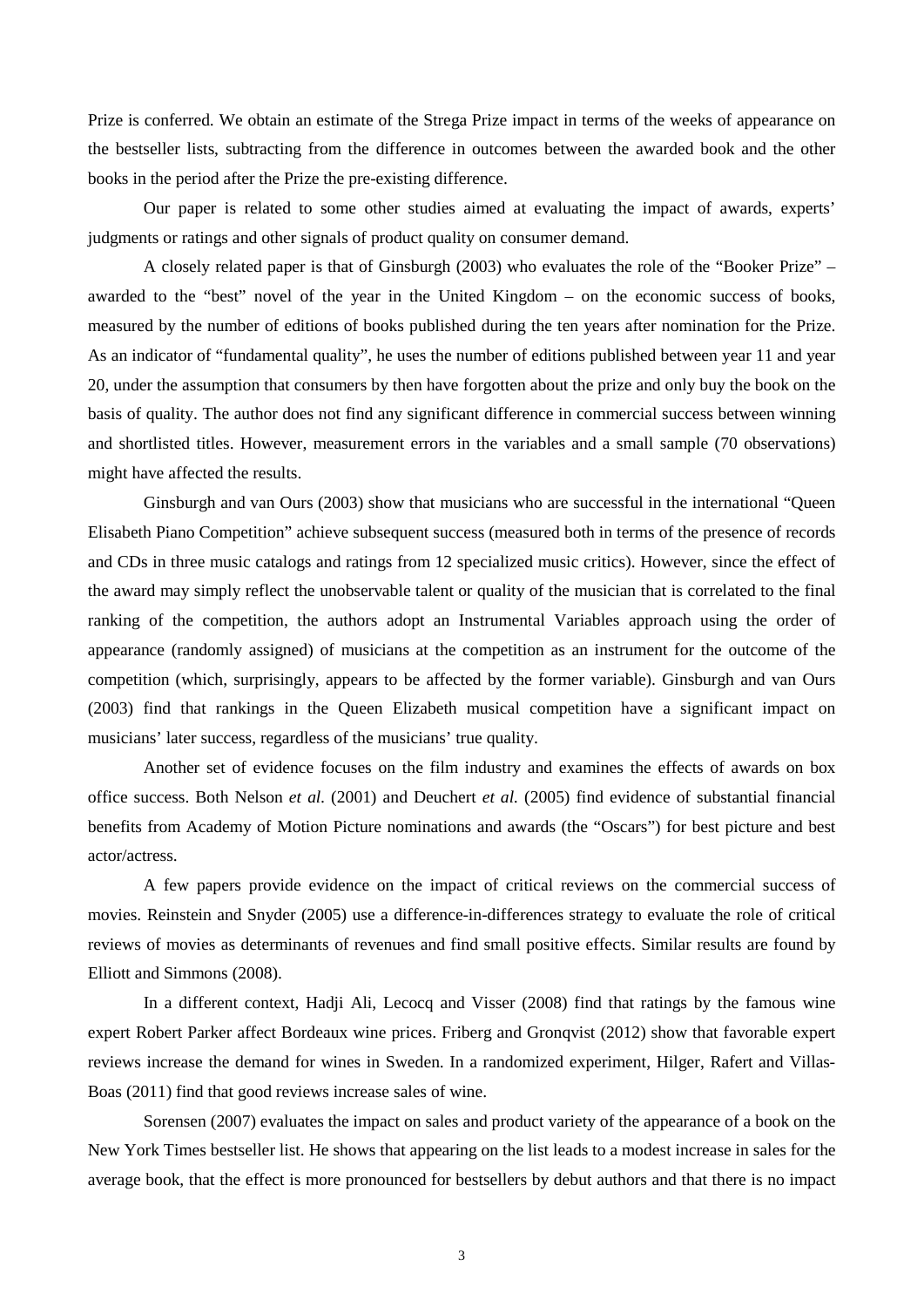of bestseller lists on product variety. Chevalier and Mayzlin (2006) investigate the effect of consumer reviews on book sales at Amazon.com and Barnesandnoble.com. They show that the addition of new, favorable reviews at one site results in a relative increase in the sales of a book at that site as opposed to the other site. This evidence suggests that customers' word of mouth affects consumer purchasing behavior. Finally, Berger, Sorensen and Rasmussen (2010) show that even negative book reviews in the *New York Times* increase sales.

In line with this literature, we aim to evaluate the impact of a prestigious literary award on book sales, disentangling the effect of the prize from that of intrinsic quality, through an innovative estimation strategy based on Regression Discontinuity Design together with a more standard Difference-in-Differences approach. Using both strategies, we find that the Prize has a huge influence on book sales and show that most of the impact occurs in the weeks immediately following the announcement of the winner.

The paper is organized as follows. Section 2 provides a brief description of the Strega Prize. Section 3 presents the data and applies the Regression Discontinuity Design. In Section 4, we adopt a Difference-in-Differences estimation strategy. In Section 5, we show the evolution of book sales over time and focus on the short-run impact of the Prize. Section 6 offers some concluding remarks.

## *2. The Strega Prize*

The Strega Prize is the most important Italian literary award. Its origins lie with a group of post-World War II Italian writers, intellectuals and artists known as the "Sunday Friends" ("Amici della Domenica"). Goffredo and Maria Bellonci hosted the Sunday Friends at their home with the intention of stimulating an active debate in Italian cultural life. In 1947, the Belloncis set up a literary prize for the best work of prose fiction, to be decided upon by the votes of the Sunday Friends. The name of the Prize came from the company that produces Strega liqueur, which offered the money for the prize.

Since then, the Strega Prize has been awarded yearly (in July) to the best book of prose fiction by an Italian author, published between April of the previous year and March of the current year. All the members of the initially constituted group of Sunday Friends (over 100) were entitled to vote. Currently, the most important writers, journalists and cultural figures in Italy form a jury of about 460 members who vote (individual votes are secret) on the best book of fiction. [2](#page-3-0)

In order to be considered for the Prize, a book must have the support of at least two jury members who should present and critically judge the book independently. Each presentation is sent to the Executive Committee of the Fondazione Bellonci (currently constituted by 11 members) and, on the basis of the presentations received, the committee selects, by mid-April of each year, a maximum of twelve eligible candidates (in some years this number has been changed to 13-14) to participate in a first round of voting (we refer to these books as "nominated books").

<span id="page-5-0"></span><sup>&</sup>lt;sup>2</sup> The complete list of jury members is available at: [www.fondazionebellonci.it/pdf/premiostrega\\_annuario2.pdf](http://www.fondazionebellonci.it/pdf/premiostrega_annuario2.pdf)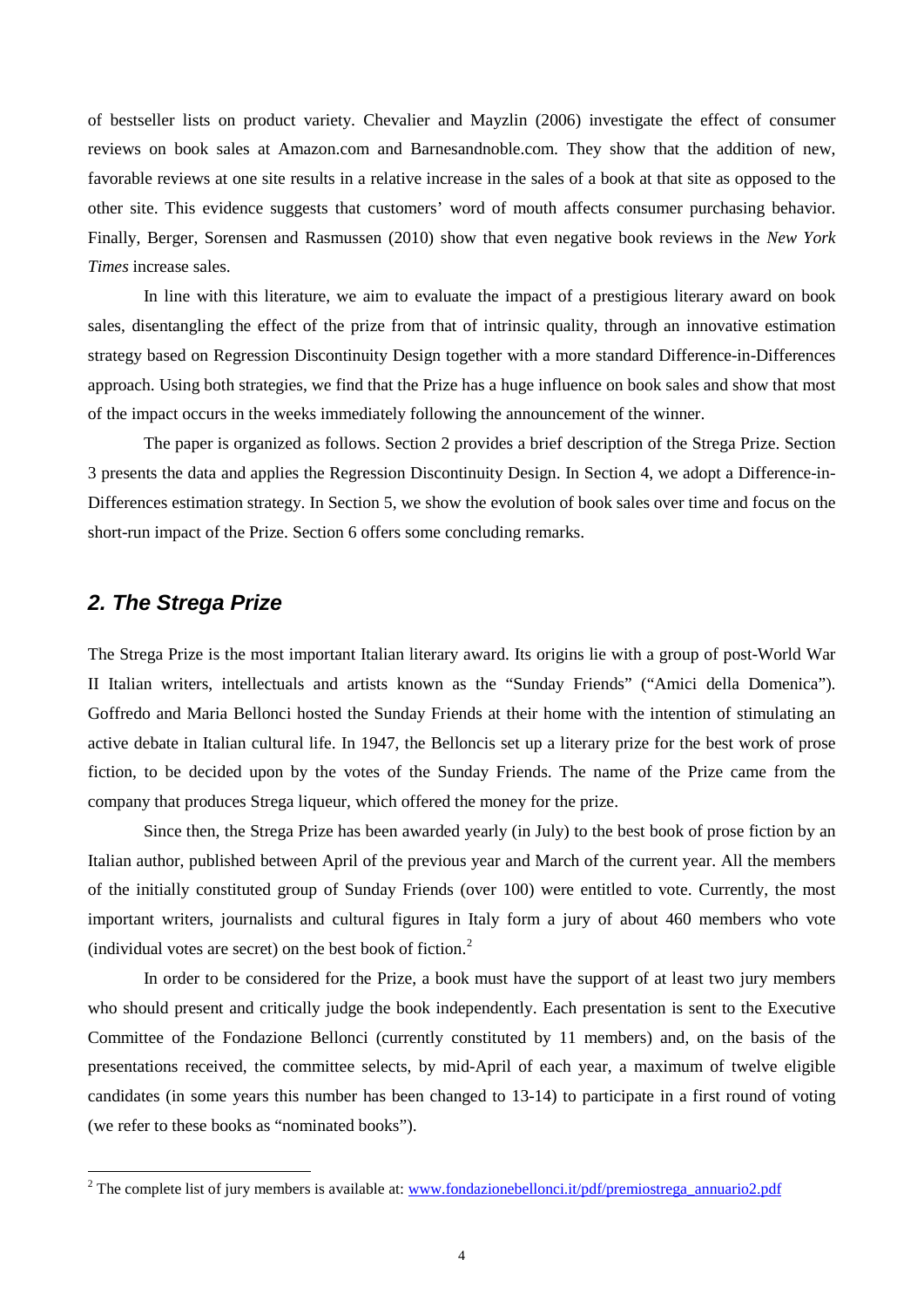The first round of voting takes place in mid-June. The editorial office sends the 460 Sunday Friends the list of selected books and a card with the instructions for the first vote. Each member can vote for just one book (by mail) and votes are anonymous. The initial list of 12 books is reduced to a shortlist of the five ("Cinquina") which receive the highest number of votes. In the case of a tie for fifth place in the ranking, both the tied names and titles go forward to the second round.

The second round of voting takes place on the first Thursday of July and jury members can only vote for one of the five books on the shortlist. The book receiving most votes is proclaimed the winner of the Strega Prize.<sup>[3](#page-5-0)</sup> The winner receives a cash prize to the value of 5,000 euros but the real prize is constituted by the national literary recognition.<sup>[4](#page-6-0)</sup>

## *3. A Regression Discontinuity Design to Estimate the Impact of the Strega Prize*

In this section, we use a Sharp Regression Discontinuity Design (Imbens and Lemieux, 2008; Lee and Lemieux, 2010; Angrist and Pischke, 2009) to measure the impact that winning the Strega Prize has on a book's commercial success.

#### **3.1. The Data**

We have data for the Strega Prize for the period from 1947 to 2012 (66 years). Our sample is constituted by all the 865 books that have been nominated for the Prize (on average, 13 for each year). The 66 that have won the Prize are considered as "treated" units in our analysis whereas the remaining 799 constitute our control units. For each book, we observe the author, title, publisher, year of competition, and number of votes received from jury members at the second ballot. We set *Votes* equal to zero for nominated books which do not enter the shortlist of five (unfortunately, the votes received at the first ballot are not disclosed), a dummy *Strega Prize* equal to one for the winners and a dummy equal to one for books that were awarded other Italian literary prizes.<sup>[5](#page-6-1)</sup> Moreover, we build a dummy variable for each of the major publishers (Mondadori, Einaudi, Rizzoli, Bompiani, Feltrinelli and Garzanti). We also build a variable *Female* according to the author's gender.

The first variable we use as a proxy for book sales comes from the Anobii website [\(www.anobii.com\)](http://www.anobii.com/), a social networking site for book readers worldwide. Anobii is an online platform which enables readers to rate, share reviews and recommendations, and discuss their choices with other Anobii members with similar interests. The site can be freely accessed. Importantly, members can catalogue the

<span id="page-6-2"></span> $3$  For example, in the 2012 Strega Prize competition, Alessandro Piperno won with 126 votes, while Emanuele Trevi was ranked second in the list with 124 votes and Gianrico Carofiglio arrived third with 119 votes.

<span id="page-6-0"></span>Many of the best Italian writers have won the Strega Prize: they include Cesare Pavese, Primo Levi, Elsa Morante, Giuseppe Tomasi di Lampedusa, Alberto Moravia, Dino Buzzati, Natalia Ginzburg, Giovanni Arpino, Umberto Eco.<br><sup>5</sup> Other important Italian literary prizes are Campiello; Viareggio; Grinzane-Cavour; Bancarella, and Bagutta.

<span id="page-6-1"></span>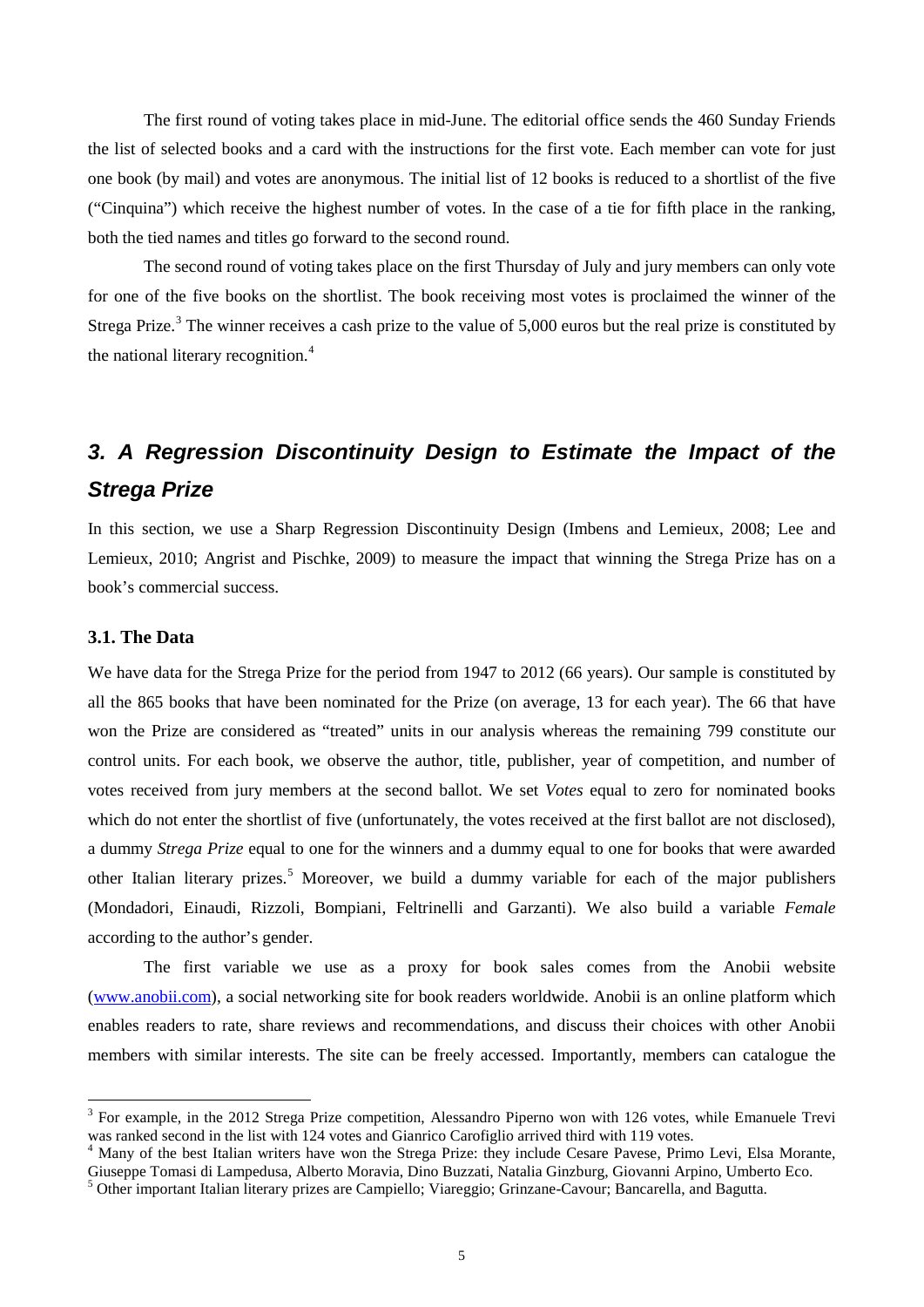books they have at home<sup>[6](#page-6-2)</sup> and all libraries are open and visible to everyone. Members are able to browse each bookshelf and followers can see when new items are added to the libraries.<sup>[7](#page-7-0)</sup> The Italian site of Anobii is very popular, and more than 40 million books are catalogued on it. The site allows us to calculate the total number of copies of each book owned by Anobii members.

We collected data from the Anobii website (from  $2<sup>nd</sup>$  to  $6<sup>th</sup>$  January 2013) on all nominated books competing in the Strega Prize. We built a variable, called *Sales*, simply as the number of copies of each book owned by the Anobii members, which represents our main dependent variable. This variable is a proxy of the number of books currently owned by consumers (a stock variable) rather than the number of copies sold in a given period of time and can be considered information on the long-term success of books.

We are aware that this variable is an imperfect proxy of book sales. Anobii users are not a representative sample of the population of interest in that they tend to be younger than the average reader, more accustomed to ICT, and, as a consequence, there tends to be a higher proportion of recently published books. To attenuate this problem, we control for the book's year of publication or for time dummies in all our regressions.

However, we think that the *Sales* variable based on Anobii copies has some merits, in the absence of detailed data on book sales. In order to examine to what extent copies in Anobii reflect effective sales, we have used the bestseller list for the whole of 2012 (published by *La Stampa* on the 5<sup>th</sup> January, 2013), in which a number of points proportional to the copies sold in 2012 is reported for each of the 100 best ranked books. The first ranked book, "Fifty Shades of Grey" (E. L. James), has a score of 100 points and sold about 600,000 copies. By using the points in the bestseller list, we can compute sales of each book *j* in the list as: *Effective* Sales<sub>i</sub> =  $(Points_i/100)*600,000$ . By referring just to the books published in 2012 (in this way the stock in Anobii coincides with the sales in 2012) (53 observations), we relate the effective sales to copies owned by Anobii members and we find that the correlation rate is 0.83. In regressing *Effective Sales* on Anobii copies, we find a coefficient of 64.19 (*t*-stat=5.40), which suggests that each copy in Anobii corresponds to about 64 copies effectively sold.

Table 1 reports descriptive statistics. On average, 467 copies are catalogued on the Anobii website for each nominated book. Each book received 26.8 votes in the competition for the Strega Prize (on average, titles winning the Strega receive 148.5 votes, while titles on the shortlist of five receive 49.7 votes). Strega Prize winners are 7.6% of the total. Mondadori published 15% of the books in our sample, while Einaudi published about 10%. Other literary prizes were won by 1.7% of the books. Female authors make up 21% and about 24% of books are published in the year preceding the competition.<sup>[8](#page-7-1)</sup>

<span id="page-7-1"></span><span id="page-7-0"></span>

<sup>&</sup>lt;sup>6</sup> iPhone and Android Apps are also available to scan the barcode of books and catalog them directly.<br><sup>7</sup> The service currently has over 600,000 users worldwide.<br><sup>8</sup> Although, in principle, books could have been publishe tend to select books published in the first three months (January-March) of the current year in their presentations.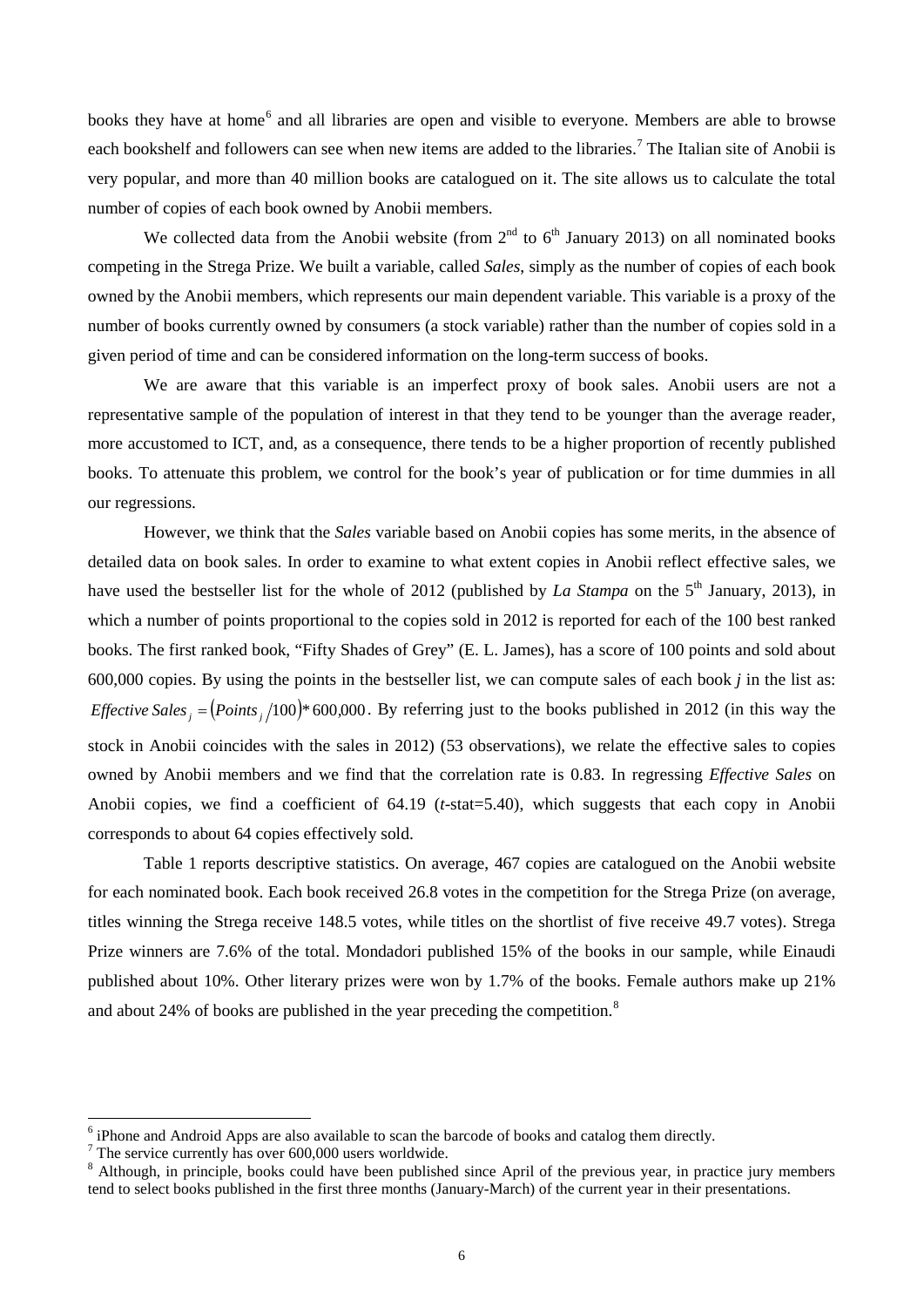| Table 1. Descriptive Statistics. Analysis on Sales (years: 1947-2012) |  |
|-----------------------------------------------------------------------|--|
|-----------------------------------------------------------------------|--|

| . .                     |            | $\cdot$   |           |          |        |
|-------------------------|------------|-----------|-----------|----------|--------|
| Variables               | <b>Obs</b> | Mean      | Std. Dev. | Min      | Max    |
| <b>Sales</b>            | 865        | 466.924   | 2279.570  | $\Omega$ | 36767  |
| Sales (Log)             | 865        | 2.973     | 2.471     | $\Omega$ | 10.512 |
| Votes                   | 865        | 26.800    | 46.728    | $\Omega$ | 212    |
| Votes n                 | 865        | $-64.039$ | 54.299    | $-174$   | 177    |
| Strega Prize            | 865        | 0.076     | 0.266     | $\Omega$ |        |
| <b>Competition Year</b> | 865        | 1976.676  | 19.573    | 1947     | 2012   |
| Mondadori               | 865        | 0.151     | 0.359     | 0        |        |
| Rizzoli                 | 865        | 0.077     | 0.267     | $\Omega$ |        |
| Einaudi                 | 865        | 0.098     | 0.298     | 0        |        |
| Bompiani                | 865        | 0.075     | 0.264     | $\Omega$ |        |
| Feltrinelli             | 865        | 0.043     | 0.202     | $\Omega$ |        |
| Garzanti                | 865        | 0.050     | 0.217     | $\Omega$ |        |
| <b>Other Prizes</b>     | 865        | 0.017     | 0.131     | 0        |        |
| Female                  | 865        | 0.215     | 0.411     | $\Omega$ |        |
| Published t-1           | 423        | 0.236     | 0.425     | 0        |        |

Notes: The data are from Fondazione Bellonci [www.fondazionebellonci.it/premio-strega/vincitori.htm.](http://www.fondazionebellonci.it/premio-strega/vincitori.htm) Detailed data on jury votes received were kindly provided by the Fondazione Bellonci. Data on sales were gathered from Anobii [\(www.anobii.it\)](http://www.anobii.it/).

#### **3.2. Regression Discontinuity Estimates**

To construct the forcing variable, we normalize the number of jury votes received by nominated books (indexed by *i*) in each competition year (indexed by *t*) by subtracting from the effective number of votes received the votes received by the second ranked book in the competition plus one:  $Votes\_n_{it} = Votes_{it} - (Votes_{St} + 1)$ , where *S* is the second ranked book in year *t*.<sup>[9](#page-7-1)</sup> Therefore, 0 is the cutoff or threshold: this implies that when  $Votes_n$  is equal to or greater than zero, the treatment (winning the Strega Prize) is received:

$$
Strega Prize_{it} = \begin{cases} 1 & if \quad Votes\_n_{it} \ge 0 \\ 0 & if \quad Votes\_n_{it} < 0 \end{cases}
$$

The treatment status *Strega Prize* is a deterministic and discontinuous function of votes received.

In general, in order to estimate a treatment effect the Sharp Regression Discontinuity Design compares the outcome of units just above the threshold with the outcome of units just below the threshold. In the same vein, we compare the sales of those books that receive a number of normalized votes just above and below the cutoff of zero. The number of jury votes received by books should reflect their intrinsic quality. This can be taken into account with a flexible polynomial function of votes. Under the assumption that the relationship between the outcome variable and the votes received is continuous in the neighborhood of the cutoff point, any jump of the dependent variable in proximity of the cutoff can be interpreted as evidence of a treatment effect.

Following most of the papers in the literature, we use a parametric approach. The variable *Sales* of book *i* competing in year *t* is modeled with the following equation:

<span id="page-8-0"></span><sup>&</sup>lt;sup>9</sup> In a different context, Lee (2008), in his seminal work on RDD, uses a similar strategy to calculate the vote share for the democratic party to take into account the fact that more than two parties compete in elections.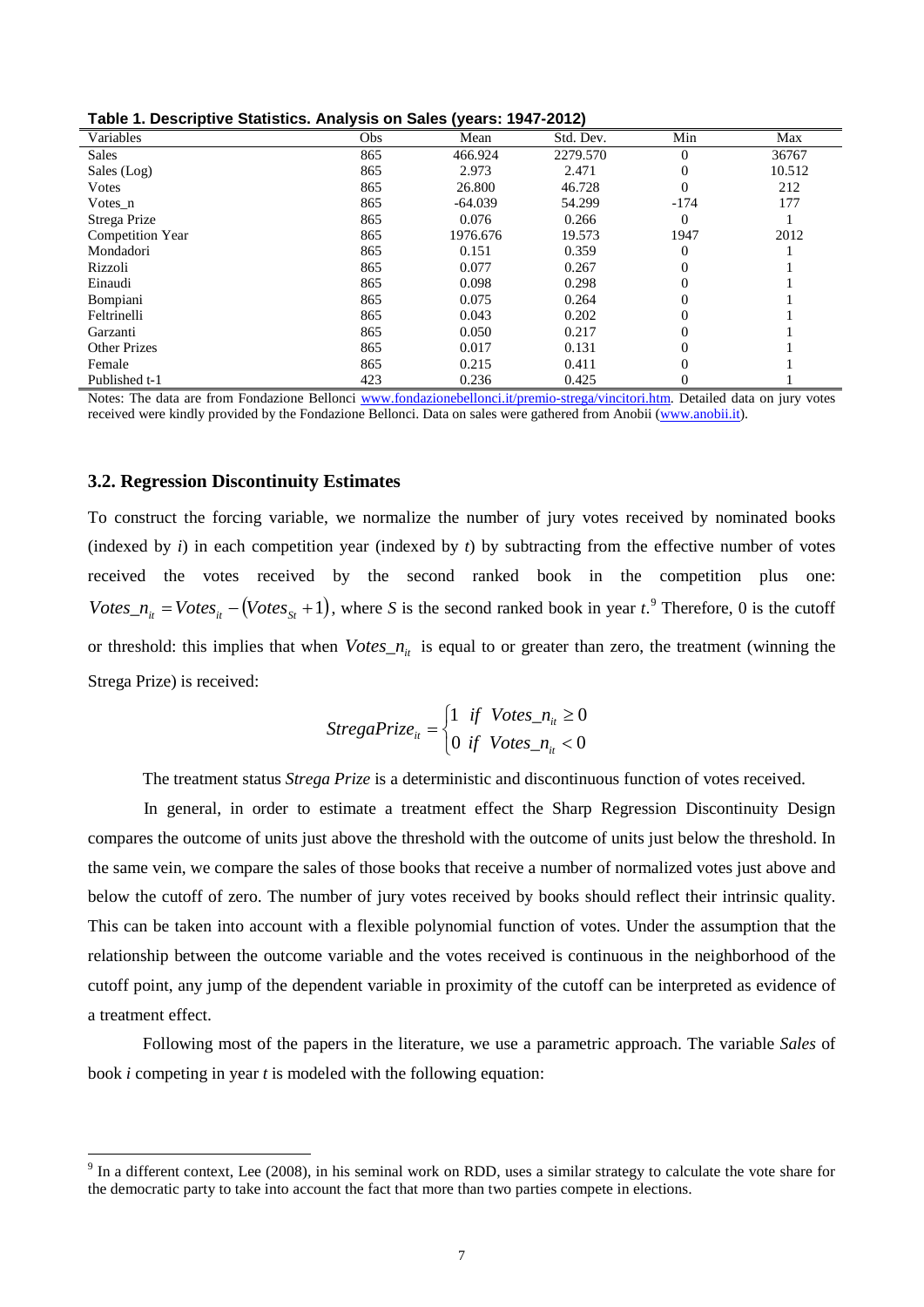[1] 
$$
log(Sales_{it}) = \beta_0 + \beta_1 StregaPrize_{it} + f(Votes_n + \lambda_t + \theta X_{it} + \varepsilon_{it})
$$

where the dependent variable is in log, *Strega Prize* is the dummy for the treatment (equal to one for awarded books),  $f(Votes_{n} - n_{n})$  is a flexible functional form to model the effect of jury votes,  $f(Votes_{-}n_{it}) = \gamma_1 Votes_{-}n_{it} + \gamma_2 (Votes_{-}n_{it})^2 + ... + \gamma_p (Votes_{-}n_{it})^p$  (in some specifications we use up to a third order polynomial),  $\lambda_t$  are time dummies for the year of the competition,  $X_{it}$  is a vector of control variables including publisher dummies, a dummy equal to one if the book is awarded with other prizes, author's gender, author's popularity, and so on;  $\varepsilon_{it}$  is an idiosyncratic error term. The effect of interest is  $\beta_1$ , which measures the impact of winning the Strega Prize on book sales.

In our main analysis we consider all the nominated books in the Strega competition. As a robustness check, in some specifications we focus on just the shortlist of books that are considered the best five and are voted on in the second round (Table 3) or even on a sample of just the best two ranked books (see Table 5).

OLS estimates of equation [1] are reported in Table 2. In column (1), we only control for normalized *Votes\_n* in linear form and for a linear trend of the year of publication. The coefficient on *Strega Prize* is large and highly statistically significant (*t*-stat=6.47): considering that the dependent variable is in log, winning the *Prize* implies an increase of more than 600% in sales (= exp(1.97)−1). As expected, the number of jury votes received are positively related to sales (10 more votes increase sales by about 14%). Books published more recently sell more (about 5% more per year).

Starting from column (2), instead of using a linear trend for the year of publication, we control for time dummies (one for each spell of three years to avoid consuming too many degrees of freedom by inserting a dummy for each year).<sup>[10](#page-8-0)</sup> We find that the effect of the Strega Prize is almost identical in columns (1) and (2).

In RDD it is fundamental to take adequately into account the relationship between the dependent variable and the forcing variable. Otherwise, a possible nonlinearity might be confused with a jump due to the treatment. To avoid this potential problem, we control for a polynomial of second and third order in votes in columns (3) and (4) respectively. By controlling for these higher order polynomials of votes, we find that the Prize has a similar, or slightly lower, effect to that in column (2).

In column (5), we use six dummies as control variables for the main Italian publishers (we leave a number of small publishers in the reference category). The probability of winning the Prize may be higher for books published by large publishers, possibly because the latter are able to "influence" the jury or because books by the best writers are published by the major publishers. The coefficients on publishers' dummies show that the impact on sales of large publishers is strong. In column (5), we also control for the author's gender and for the dummy *Other Prizes* (equal to one if a book received other literary Prizes). Winning other prizes is highly correlated to sales (with the data at hand, we are not able to verify if this

<span id="page-9-0"></span> $10$  However, we show in the appendix that results are quite similar when we include yearly fixed effects.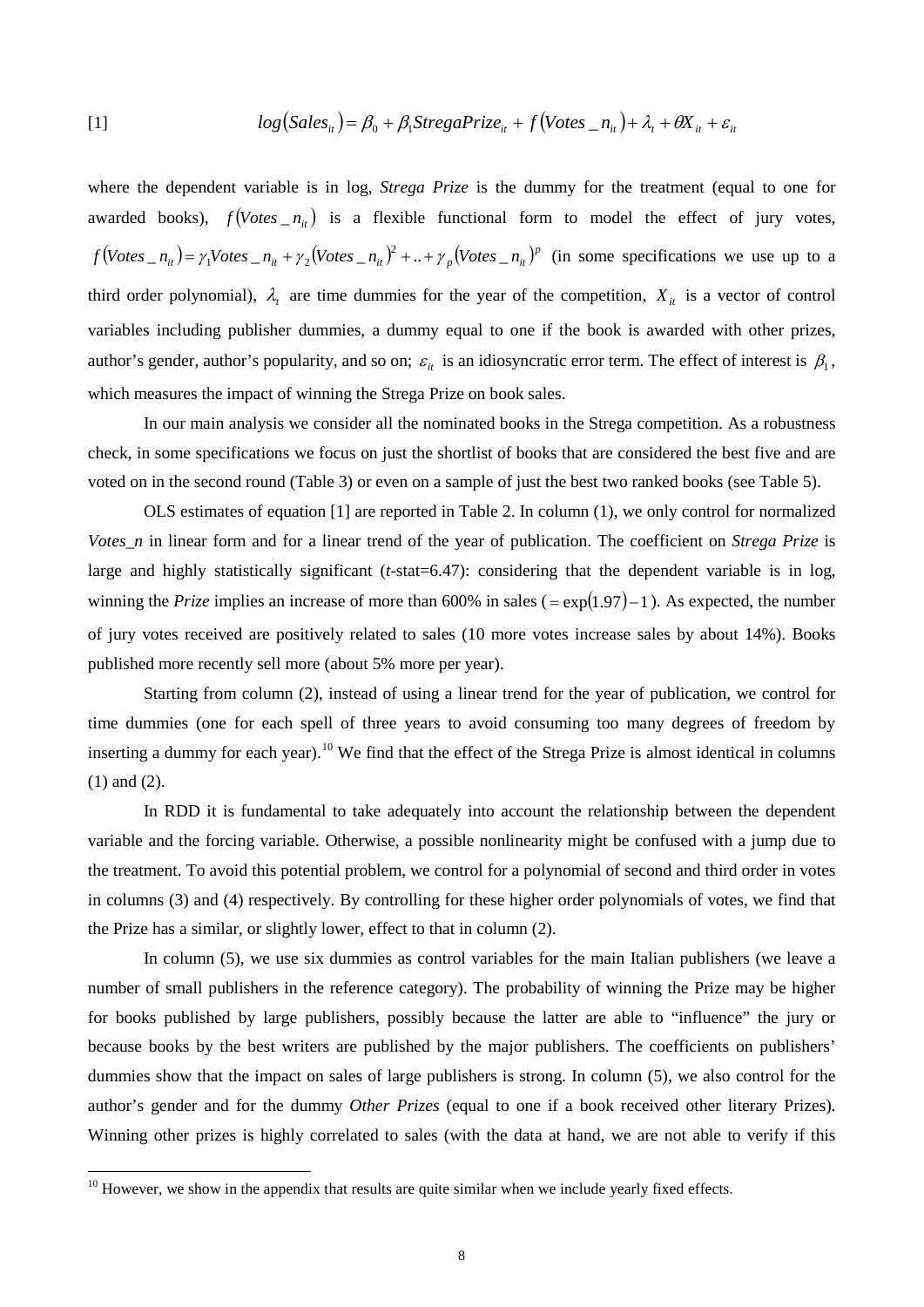particular effect is causal). Female authors seem to sell more (*p*-value=0.17). When controlling for these variables, however, we find, in column (5), that the coefficient on the Strega Prize is almost unchanged in magnitude (1.82) and significance (*t*-stat=6.88)

In column (6), we report our most complete specification by controlling again for a third order polynomial for votes and including publishers' dummies, *Other Prizes* and *Female*. The effect of the Strega Prize is only slightly reduced.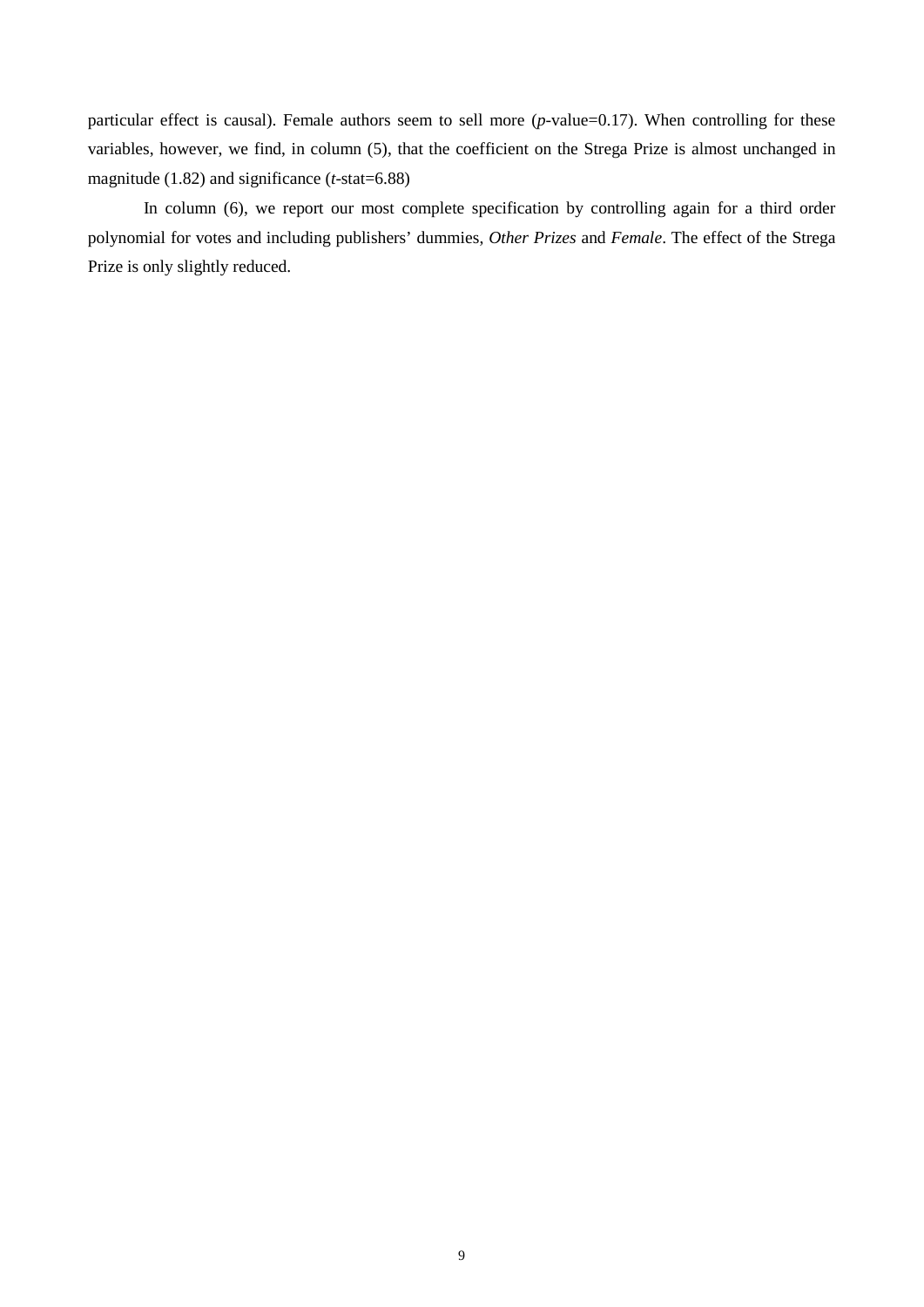| rable 2. Nob Estimates for the impact of the Streya Frize. Maill Specifications |                |             |             |               |             |               |
|---------------------------------------------------------------------------------|----------------|-------------|-------------|---------------|-------------|---------------|
|                                                                                 | (1)            | (2)         | (3)         | (4)           | (5)         | (6)           |
| Strega Prize                                                                    | 1.9746***      | 1.8846***   | 1.4576***   | 1.3110***     | 1.8229***   | 1.2570***     |
|                                                                                 | (0.3052)       | (0.2877)    | (0.3625)    | (0.3618)      | (0.2646)    | (0.3390)      |
| Votes n                                                                         | $0.0143***$    | $0.0153***$ | $0.0194***$ | $0.0247***$   | $0.0124***$ | $0.0206***$   |
|                                                                                 | (0.0016)       | (0.0016)    | (0.0028)    | (0.0033)      | (0.0015)    | (0.0031)      |
| Year                                                                            | $0.0491***$    |             |             |               |             |               |
|                                                                                 | (0.0034)       |             |             |               |             |               |
| Votes $n^2$                                                                     |                |             | $0.0000*$   | $-0.0000$     |             | 0.0000        |
|                                                                                 |                |             | (0.0000)    | (0.0000)      |             | (0.0000)      |
| Votes $n^3$                                                                     |                |             |             | $-0.0000$ *** |             | $-0.0000$ *** |
|                                                                                 |                |             |             | (0.0000)      |             | (0.0000)      |
| Mondadori                                                                       |                |             |             |               | $0.5421***$ | $0.5093***$   |
|                                                                                 |                |             |             |               | (0.1897)    | (0.1889)      |
| Rizzoli                                                                         |                |             |             |               | $0.7089***$ | $0.6225***$   |
|                                                                                 |                |             |             |               | (0.2302)    | (0.2311)      |
| Einaudi                                                                         |                |             |             |               | $2.3675***$ | $2.3305***$   |
|                                                                                 |                |             |             |               | (0.2592)    | (0.2561)      |
| Bompiani                                                                        |                |             |             |               | $0.9927***$ | $0.9135***$   |
|                                                                                 |                |             |             |               | (0.2353)    | (0.2366)      |
| Feltrinelli                                                                     |                |             |             |               | $0.9452***$ | $0.9318***$   |
|                                                                                 |                |             |             |               | (0.2899)    | (0.2816)      |
| Garzanti                                                                        |                |             |             |               | 1.2795***   | 1.2436***     |
|                                                                                 |                |             |             |               | (0.3532)    | (0.3525)      |
| <b>Other Prizes</b>                                                             |                |             |             |               | 1.3867***   | 1.4037***     |
|                                                                                 |                |             |             |               | (0.5198)    | (0.5129)      |
| Female                                                                          |                |             |             |               | 0.1874      | 0.1964        |
|                                                                                 |                |             |             |               | (0.1439)    | (0.1435)      |
| <b>Time Dummies</b>                                                             | N <sub>O</sub> | <b>YES</b>  | <b>YES</b>  | <b>YES</b>    | <b>YES</b>  | <b>YES</b>    |
| <b>Observations</b>                                                             | 865            | 865         | 865         | 865           | 865         | 865           |
| Adjusted R-squared                                                              | 0.342          | 0.389       | 0.391       | 0.397         | 0.475       | 0.479         |

| Table 2. RDD Estimates for the Impact of the Strega Prize. Main specifications |
|--------------------------------------------------------------------------------|
|--------------------------------------------------------------------------------|

Notes: The Table reports OLS estimates. The dependent variable is Sales (Log). Standard errors (reported in parentheses) are corrected for heteroskedasticity. The symbols \*\*\*, \*\*, \* indicate that coefficients are statistically significant, respectively, at the 1, 5, and 10 percent level.

In Table 3, we report a number of specifications in which we focus on just the books selected for the second stage each year ("the best five books" or the so-called "cinquina") and we do not consider the other books (for which we imputed zero votes in the regressions in Table 2). We run exactly the same regressions in Table 3. The results are very similar. This reassures us that imputing zero votes to titles not selected for the second stage does not affect the estimates considerably, probably because the use of a polynomial for votes up to the third degree allows the function to adapt to the concentration of zeros.

| ule second stage (  | <b>UIIIUUIII</b> |              |             |             |             |             |
|---------------------|------------------|--------------|-------------|-------------|-------------|-------------|
|                     |                  | ↵            |             | (4)         | 5           | (6)         |
| Strega Prize        | 1.8754***        | 1.8170***    | .7339***    | $.6027***$  | $1.6719***$ | 1.3926***   |
|                     | (0.3343)         | (0.3135)     | (0.3387)    | (0.3761)    | (0.2960)    | (0.3567)    |
| Votes n             | $0.0095***$      | $0.0101$ *** | $0.0109***$ | $0.0142***$ | $0.0093***$ | $0.0136***$ |
|                     | (0.0023)         | (0.0023)     | (0.0028)    | (0.0044)    | (0.0022)    | (0.0041)    |
| <b>Observations</b> | 337              | 337          | 337         | 337         | 337         | 337         |
| Adjusted R-squared  | 0.304            | 0.368        | 0.366       | 0.366       | 0.484       | 0.483       |

| Table 3. RDD Estimates for the Impact of the Strega Prize. Sample: Only the best five books voted at |  |
|------------------------------------------------------------------------------------------------------|--|
| the second stage ("Cinquina")                                                                        |  |

Notes: The Table reports OLS estimates. The dependent variable is Sales (Log). Specifications are the same as Table 2. Standard errors (reported in parentheses) are corrected for heteroskedasticity. The symbols \*\*\*, \*\*, \* indicate that coefficients are statistically significant, respectively, at the 1, 5, and 10 percent level.

In Table 4 we carry out a number of robustness checks by using the whole sample. In columns (1), (2) and (3), we estimate, respectively, a polynomial of votes of first, second and third order, but we include interaction terms between the dummy *Strega Prize* and the polynomial terms. In practice, we allow for a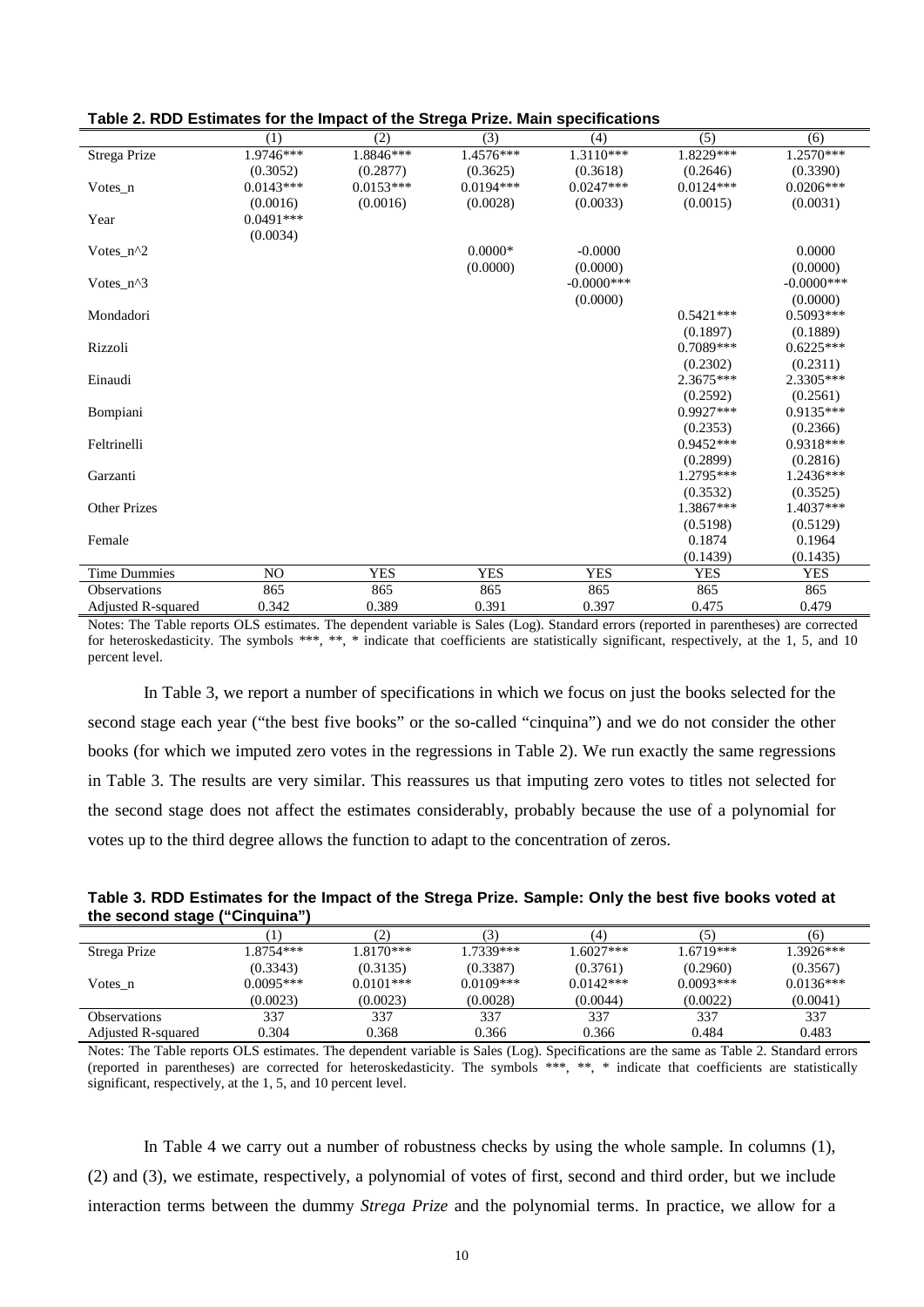polynomial with different forms on the two sides of the cutoff. In all three specifications, it emerges that receiving the Prize strongly increases sales.

A potential threat to the consistency of our estimates is that some "manipulation" might be made by members of the jury or that jury members could simply vote for titles that are selling more. First of all, these manipulations are likely to favor books by large publishers. Reassuringly, we have shown in Tables 2 and 3 that the impact of the Strega Prize remains almost unchanged when we control for publishers dummies. Moreover, as we show in Section 3.4 (Table 6), the probability of being "treated" does not show discontinuities according to the type of publisher. Secondly, we estimate a specification, in column (4) of Table 4, in which we control for the number of weeks a book appeared on bestseller lists before the competition, so taking into account the possible influence on jury members of their knowledge of which titles are selling most. However, by controlling for the weeks on a bestseller list, we find that the impact of the Prize remains strong and highly significant.

Another threat to the estimates is that the Prize could be conferred on famous authors and the effect we have uncovered might be due to an author popularity. In column (5) of Table 4, we control for a measure of author popularity (built on the basis of the weeks of appearance on the bestseller lists, excluding appearances of books participating to the Strega competitions). Author popularity has a strong impact on sales, but the impact of the Prize is still very high nonetheless.

|                            | (1)         | (2)         | (3)          | (4)         | (5)         |
|----------------------------|-------------|-------------|--------------|-------------|-------------|
| Strega Prize               | 1.8730***   | 1.4382***   | $1.0324**$   | $1.2251***$ | 1.7129***   |
|                            | (0.3290)    | (0.3906)    | (0.4479)     | (0.3229)    | (0.2492)    |
| Votes n                    | $0.0125***$ | $0.0300***$ | $0.0558***$  | $0.0060***$ | $0.0116***$ |
|                            | (0.0016)    | (0.0051)    | (0.0111)     | (0.0019)    | (0.0014)    |
| (Strega Prize)*Votes_n     | $-0.0011$   | $-0.0165$   | $-0.0231$    |             |             |
|                            | (0.0044)    | (0.0112)    | (0.0282)     |             |             |
| Votes $n^2$                |             | $0.0001***$ | $0.0006***$  |             |             |
|                            |             | (0.0000)    | (0.0002)     |             |             |
| (Strega Prize)*Votes_n^2   |             | $-0.0001*$  | $-0.0009**$  |             |             |
|                            |             | (0.0001)    | (0.0004)     |             |             |
| Votes $\frac{3}{3}$        |             |             | $0.0000$ *** |             |             |
|                            |             |             | (0.0000)     |             |             |
| (Strega Prize)*Votes $n^3$ |             |             | $-0.0000$    |             |             |
|                            |             |             | (0.0000)     |             |             |
| Weeks as Bestseller        |             |             |              | $0.1508***$ |             |
|                            |             |             |              | (0.0175)    |             |
| <b>Author Popularity</b>   |             |             |              |             | $0.0133***$ |
|                            |             |             |              |             | (0.0017)    |
| <b>Observations</b>        | 865         | 865         | 865          | 339         | 865         |
| Adjusted R-squared         | 0.474       | 0.481       | 0.484        | 0.533       | 0.547       |

**Table 4. RDD Estimates. Polynomial with Interactions and Other Controls**

Notes: The Table reports OLS estimates. The dependent variable is Sales (Log). In all the regressions, we control for six dummies of publishers, *Other Prizes*, *Female* and time dummies. Standard errors (reported in parentheses) are corrected for heteroskedasticity. The symbols \*\*\*, \*\*, \* indicate that coefficients are statistically significant, respectively, at the 1, 5, and 10 percent level.

One advantage of the Regression Discontinuity Design is that it allows a transparent graphical analysis. With this aim, we first partial out (net out) the effects of all the control variables on sales by regressing *Sales* on the publishers' dummies, *Other Prizes*, *Female* and time dummies (col. 6 of Table 2) and taking the residuals. These are plotted against normalized votes in Figure 1. The vertical line at 0 denotes the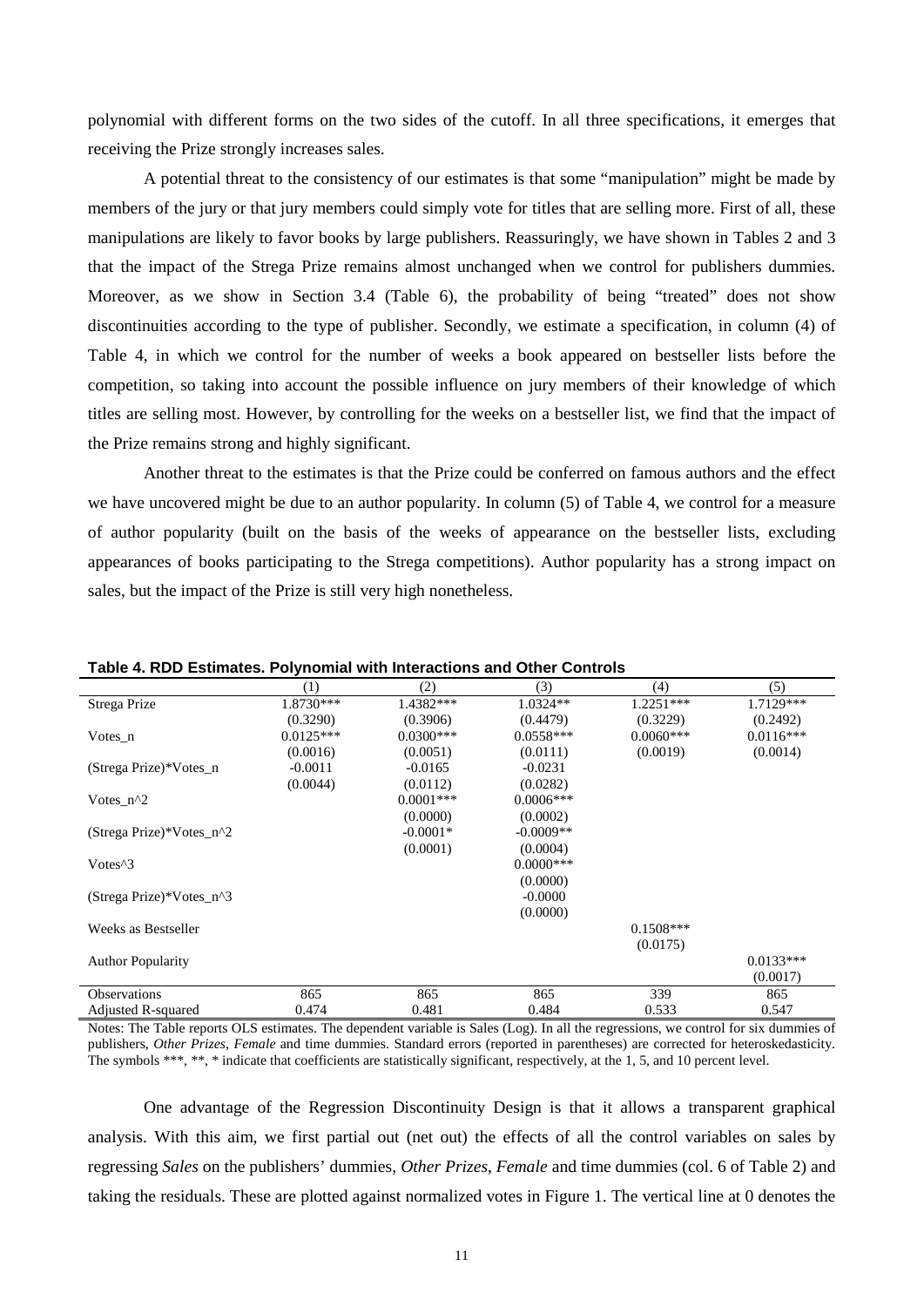threshold of votes necessary to win the Prize. In panel A of Figure 1, we also plot the predicted values from a linear regression of Sales on votes, estimated separately on each side of the cutoff point (corresponding to column 1 of Table 4). In panel B, we plot the predicted values from a regression of Sales on a third order polynomial in votes (corresponding to column 3 of Table 4). Both in panel A and B in Figure 1, there is a clear jump in the relationship between the outcome and the number of votes in the proximity of the threshold. This jump represents the effect of the Strega Prize. In the Appendix, we report a similar Figure when using local averages with a bandwidth of 4.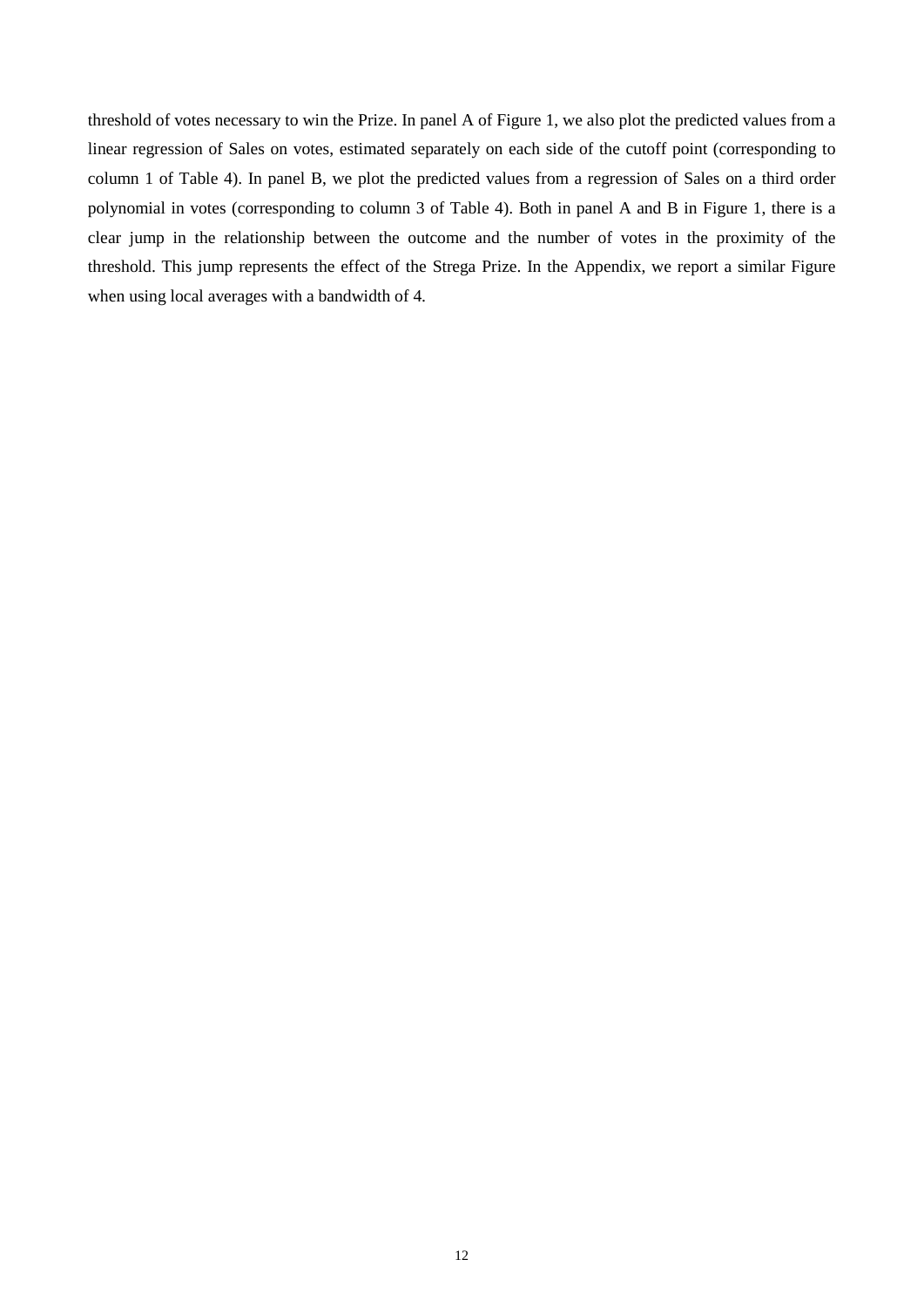

Panel A) Linear Function of Votes



Panel B) Third Order Polynomial of Votes **Figure 1. Sales as a function of Votes in the Strega competition**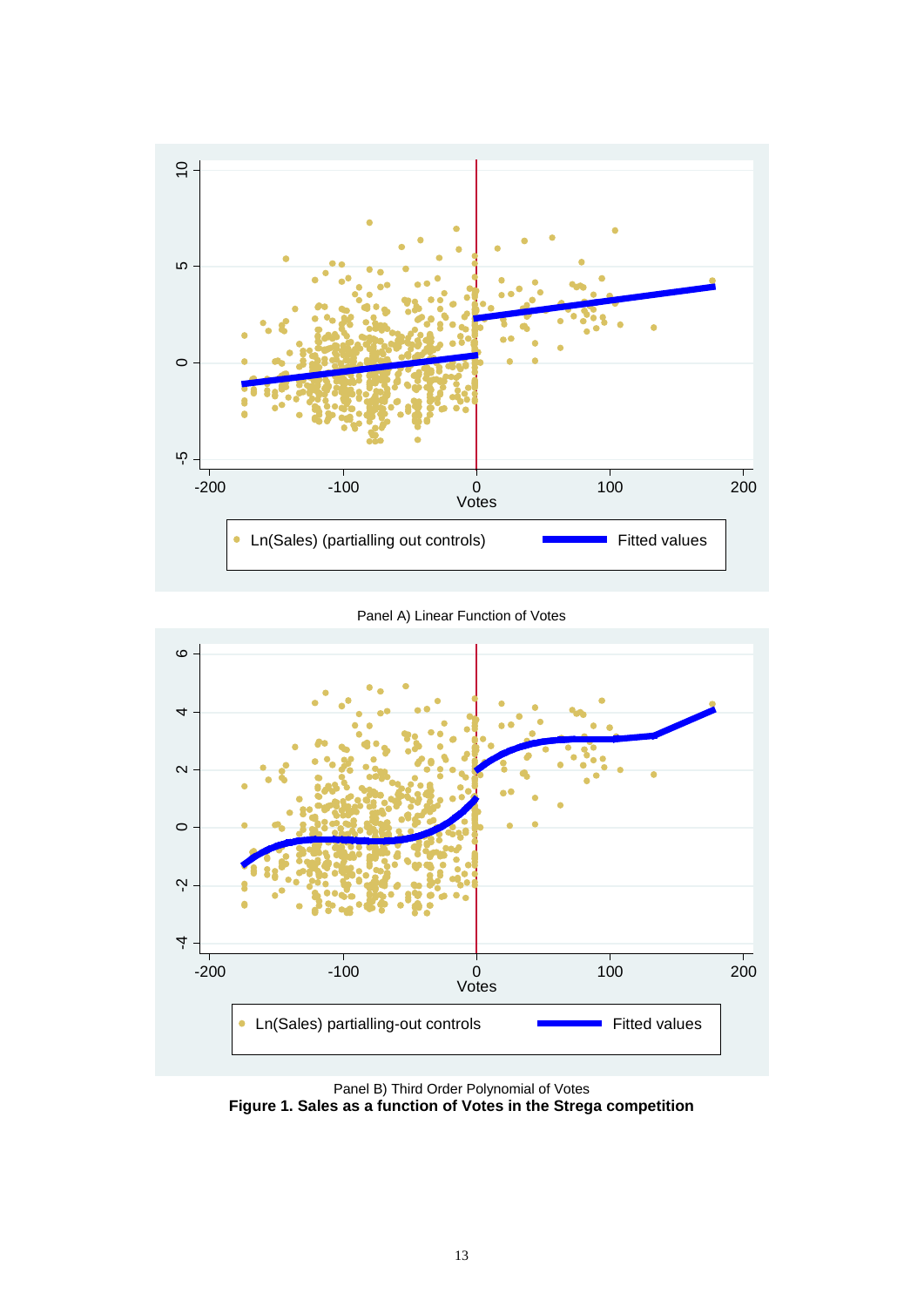#### **3.3. Local Linear Regression**

In Table 5, we only consider data in a neighborhood around the discontinuity. The comparison of average outcomes in a small enough neighborhood to the left and to the right of the threshold value should estimate our effect of interest in a way that does not depend on the correct specification of the model for the conditional expected function (Imbens and Lemieux, 2008).

In column (1) of Table 5, we focus on an interval of normalized votes of  $-30/+30$ , while the interval is -20/+20 in column (2). In these two different windows, we find a strong and statistically significant effect for the Strega Prize. The magnitude of the effect is considerably lower when we focus on these local windows, but it should be noticed that the number of observations is considerably reduced. In the trade-off between consistency and efficiency, the latter estimates probably improve consistency, but at the cost of reducing precision.

In column (3) of Table 5, we only consider the three best ranked books and, finally, in column (4), we only take into account the first two ranked books (the analysis on the best five books is conducted in Table 3). In all these estimates, we find that receiving the Prize has a strong effect on sales.

|                           | 1)               | 2)            | (3)                 | (4)                 |
|---------------------------|------------------|---------------|---------------------|---------------------|
|                           | Window: $\pm 30$ | Window: $+20$ | Sample: only best 3 | Sample: only best 2 |
|                           |                  |               | books               | books               |
| Strega Prize              | $0.8744*$        | $1.1950**$    | $1.6323***$         | $1.2148***$         |
|                           | (0.4950)         | (0.5232)      | (0.3219)            | (0.3506)            |
| Votes n                   | $0.0414**$       | 0.0526        | $0.0097***$         | $0.0126***$         |
|                           | (0.0199)         | (0.0342)      | (0.0033)            | (0.0047)            |
| <b>Observations</b>       | 155              | 119           | 198                 | 132                 |
| <b>Adjusted R-squared</b> | 0.386            | 0.341         | 0.536               | 0.482               |

| Table 5. RDD Estimates. Different Windows and Samples |  |  |  |
|-------------------------------------------------------|--|--|--|
|                                                       |  |  |  |

Notes: The Table reports OLS estimates. The dependent variable is Sales (Log). In all the regressions, we control for six dummies of publishers, *Other Prizes*, *Female* and time dummies. Standard errors (reported in parentheses) are corrected for heteroskedasticity. The symbols \*\*\*, \*\*, \* indicate that coefficients are statistically significant, respectively, at the 1, 5, and 10 percent level.

In the appendix, we report a number of other robustness checks in which we estimate other regressions with publisher fixed effects, with yearly dummies, allow standard errors for clustering at the competition level, control for a dummy equal to one if a book has been published in the previous year, focus on just the latest 12 competitions (2001-2012), and use a quantile regression to attenuate the effect of outliers. Our findings of the Strega Prize having a strong impact on sales are confirmed by all these checks.

#### **3.4. Checks for Random Assignment Around the Discontinuity**

An important requirement for the validity of RDD is that the predetermined covariates are balanced by the treatment status as in a randomized experiment. In fact, in the absence of manipulation, books around the threshold score should not differ significantly in terms of their observable and unobservable variables.

To investigate this issue, we run a number of Discontinuity Regressions in which we use each of our control variables in turn as a dependent variable. In other words, we regress the six publisher dummies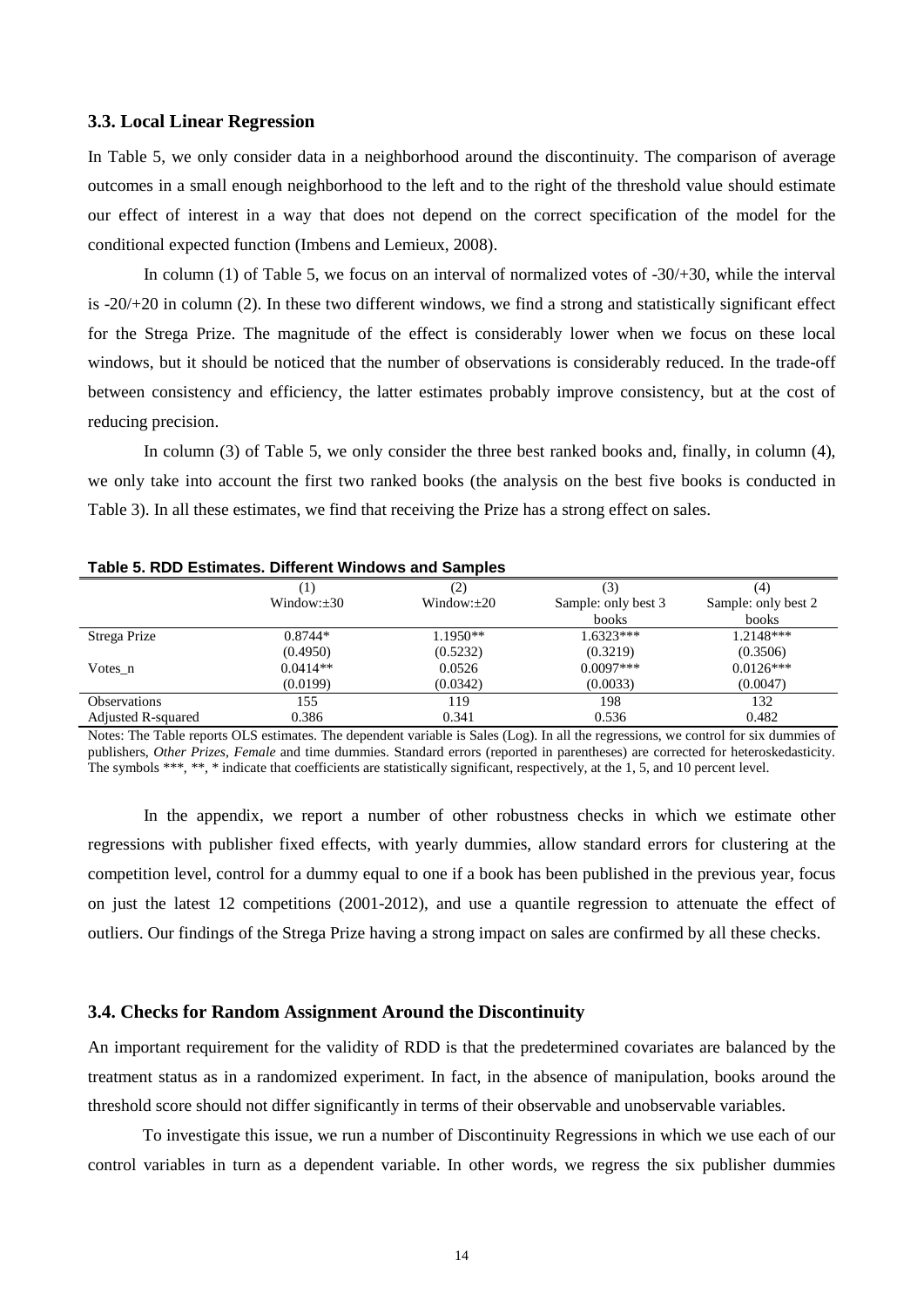(Mondadori, Rizzoli, Einaudi, Bompiani, Feltrinelli, Garzanti), *Other Prizes*, *Female*, *Published Previous Year*, and *Weeks as Bestseller* on the dummy *Strega Prize* and control for *Votes* \_ *n* and time dummies.

The estimation results are reported in Table 6. We show that the probability of observing the publishers Mondadori, Einaudi, Bompiani, Feltrinelli, and Garzanti (first six columns of Table 6) does not change sharply at the cutoff point. On the other hand, we find that the probability of observing the publisher "Rizzoli" is not a smooth function of the treatment and changes at the cutoff point. Finally, the treatment does not produce any statistically significant effect on *Other Prizes*, *Female*, *Published Previous Year* or *Weeks as Bestseller*.

These results reassure us about the random assignment around the discontinuity point (Imbens and Lemieux, 2008). However, since variables are not all balanced, we have controlled for these variables in our regressions to avoid any bias due to the lack of balance. In addition, we have run a regression in which we exclude those books published by Rizzoli from the sample (since the dummy "Rizzoli" turns out to be imbalanced) and we obtain very similar results (see Appendix, Table A1, column 7).

|                     |           | (2)       | (3)     | (4)             | (5)         | (6)      | (7)      | (8)      | (9)       | (10)       |
|---------------------|-----------|-----------|---------|-----------------|-------------|----------|----------|----------|-----------|------------|
|                     | Mondadori | Rizzoli   | Einaudi | <b>Bompiani</b> | Feltrinelli | Garzanti | Other    | Female   | Published | Weeks as   |
|                     |           |           |         |                 |             |          | Prizes   |          | t-1       | Bestseller |
|                     |           |           |         |                 |             |          |          |          |           |            |
| Strega Prize        | 0.061     | $-0.123*$ | 0.027   | $-0.034$        | 0.062       | 0.018    | $-0.001$ | $-0.057$ | 0.073     | 0.024      |
|                     | (0.105)   | (0.063)   | (0.088) | (0.070)         | (0.050)     | (0.048)  | (0.030)  | (0.090)  | (0.110)   | (2.119)    |
| <b>Observations</b> | 865       | 865       | 865     | 865             | 865         | 865      | 865      | 865      | 423       | 339        |
| Adjusted R-         | 0.055     | 0.057     | 0.007   | 0.008           | 0.067       | 0.001    | 0.016    | 0.041    | 0.073     | 0.334      |
| squared             |           |           |         |                 |             |          |          |          |           |            |

**Table 6. RDD estimates. Differences in predetermined characteristics**

Notes: The Table reports OLS estimates. The dependent variable is reported on the top of each column. In all the regressions, we control for *Votes\_n* and for time dummies. Standard errors (reported in parentheses) are corrected for heteroskedasticity. The symbols \*\*\*, \*\*, \* indicate that coefficients are statistically significant, respectively, at the 1, 5, and 10 percent level.

### *4. Difference-in-Differences Estimates of the Impact of the Strega Prize*

In this and the next section, in order to estimate the effect of winning the Strega Prize on sales we adopt a different econometric strategy based on a difference-in-differences model.

#### **4.1. The Data on Bestseller Lists**

<span id="page-16-0"></span>We use data on bestsellers lists published in "*Tuttolibri*", the cultural supplement of "*La Stampa*", one of the leading Italian newspapers. Bestseller lists are published each week (usually on Saturday). We collected these data by using the digital edition of *La Stampa,* which is freely available in the archive [www.lastampa.it/archivio-storico,](http://www.lastampa.it/archivio-storico) for the period from November 8, 1975 to December 31, 2005. We gathered 1,326 weekly bestseller lists in total, about 44 lists per year.<sup>[11](#page-9-0)</sup> Bestseller lists are provided by a

 $11$  Typically, lists are not published in August and on some bank holidays.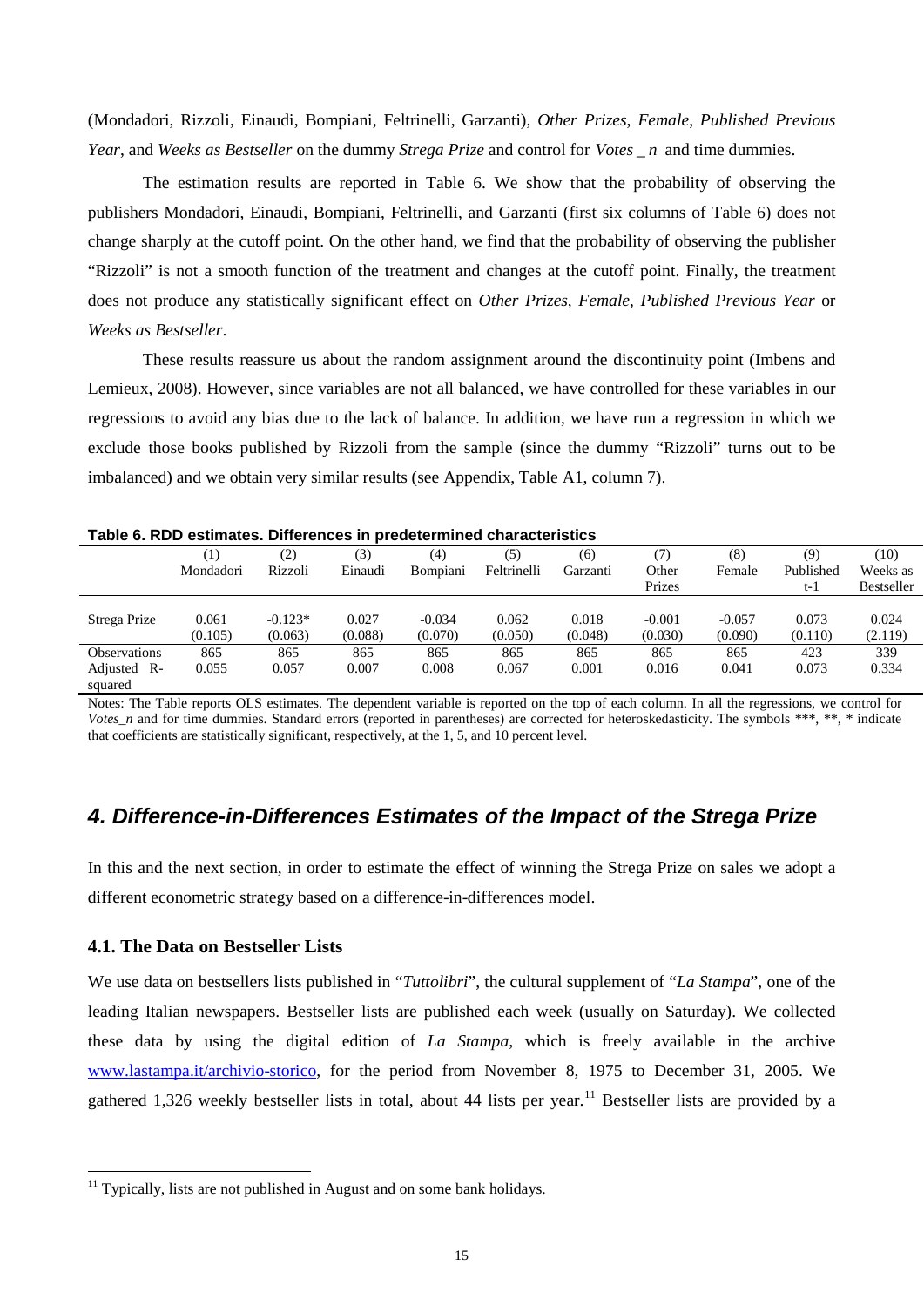leading international data provider (currently Nielsen BookScan, but, until recently, the Demoskopea Institute) on the basis of the number of copies of books sold in a representative sample of bookshops.

Books are ranked separately by category (Italian Fiction, Foreign Fiction, Non-fiction, etc.), but for our aims we only use the Italian Fiction category. The bestseller list includes from 10 to 20 titles (the number of titles on the list changed during the sample period). With respect to data based on Anobii, which are a measure of stock sold, bestseller lists represent a measure of sales flow and are particularly useful to analyze the short-run impact of the Prize.

In the course of the 1976-2005 period, for which we have data on bestseller lists, 339 books were nominated for the Strega Prize in 30 yearly competitions. We use the total number of weeks in which a book appeared on the bestseller lists (*Weeks as Bestseller*) as an indicator of book sales. [12](#page-16-0) This is computed, for each book competing in a given year, separately for the periods before and after the conferment of the Prize (2 observations per book for a total of  $678$  observations).<sup>[13](#page-17-0)</sup> In this way, we compare the performance of books winning the Strega Prize (the difference "before-after" the Prize is conferred each year) with the performance of books nominated for, but not awarded the Prize.

In Table 7, we show that books were, on average, on the bestseller list for 2.32 weeks in each period.<sup>[14](#page-17-1)</sup> The correlation between *Sales* (Anobii) and *Weeks as Bestseller* is quite high  $(\rho = 0.69)$ .

| Variables                          | Obs | Mean     | Std. Dev. | Min  | Max  |  |
|------------------------------------|-----|----------|-----------|------|------|--|
| Weeks as Bestseller                | 678 | 2.323    | 10.856    |      | 240  |  |
| Weeks as Bestseller (1 year after) | 678 | 1.719    | 4.791     |      | 36   |  |
| Post                               | 678 | 0.500    | 0.500     |      |      |  |
| Strega Prize                       | 678 | 0.088    | 0.284     |      |      |  |
| (Strega Prize)*Post                | 678 | 0.044    | 0.206     |      |      |  |
| Year                               | 678 | 1990.437 | 8.559     | 1976 | 2005 |  |
| Author's Popularity                | 678 | 16.525   | 66.063    |      | 724  |  |
| Published t-1                      | 678 | 0.189    | 0.392     |      |      |  |
|                                    |     |          |           |      |      |  |

**Table 7. Descriptive Statistics. Analysis on Bestseller Lists (years: 1976-2005)**

Notes: Data on bestseller lists are from the newspaper *La Stampa - Tuttolibri* (years 1975-2005[\) www.lastampa.it/archivio-storico.](http://www.lastampa.it/archivio-storico)

#### **4.2. Difference-in-Differences Estimates**

In Table 8, we show the average number of weeks on the bestseller lists for winners and non-winners of the Prize. The first column reports *Weeks as Bestseller* before the award of the Prize, while the second column

 $12$  We also observe the number of points assigned to books as a measure of sales: 100 points are assigned to the book with the greatest number of sales in a week, while the other titles in the list receive a number of points in proportion to the copies sold with respect to the first ranked book. As a robustness check, in the Working Paper version (Ponzo and Scoppa, 2013) we use the number of points accumulated as a bestseller as a dependent variable, obtaining very similar results.

<span id="page-17-0"></span> $13$  The bestseller list for the week, e.g., between the 1st and the 7th of October, will be published in the newspaper 14 days after (on the 21th October), since some time is necessary for the data provider to gather all the raw data from bookshops, estimate the sales of books and build the rankings. In building *Weeks as Bestseller,* we take into account the

<span id="page-17-1"></span> $14$  The book "Il nome della rosa" (U. Eco) is clearly an outlier with its 240 weeks of presence. As we will show in the next section, our results are robust to the excluding of these observations from the sample.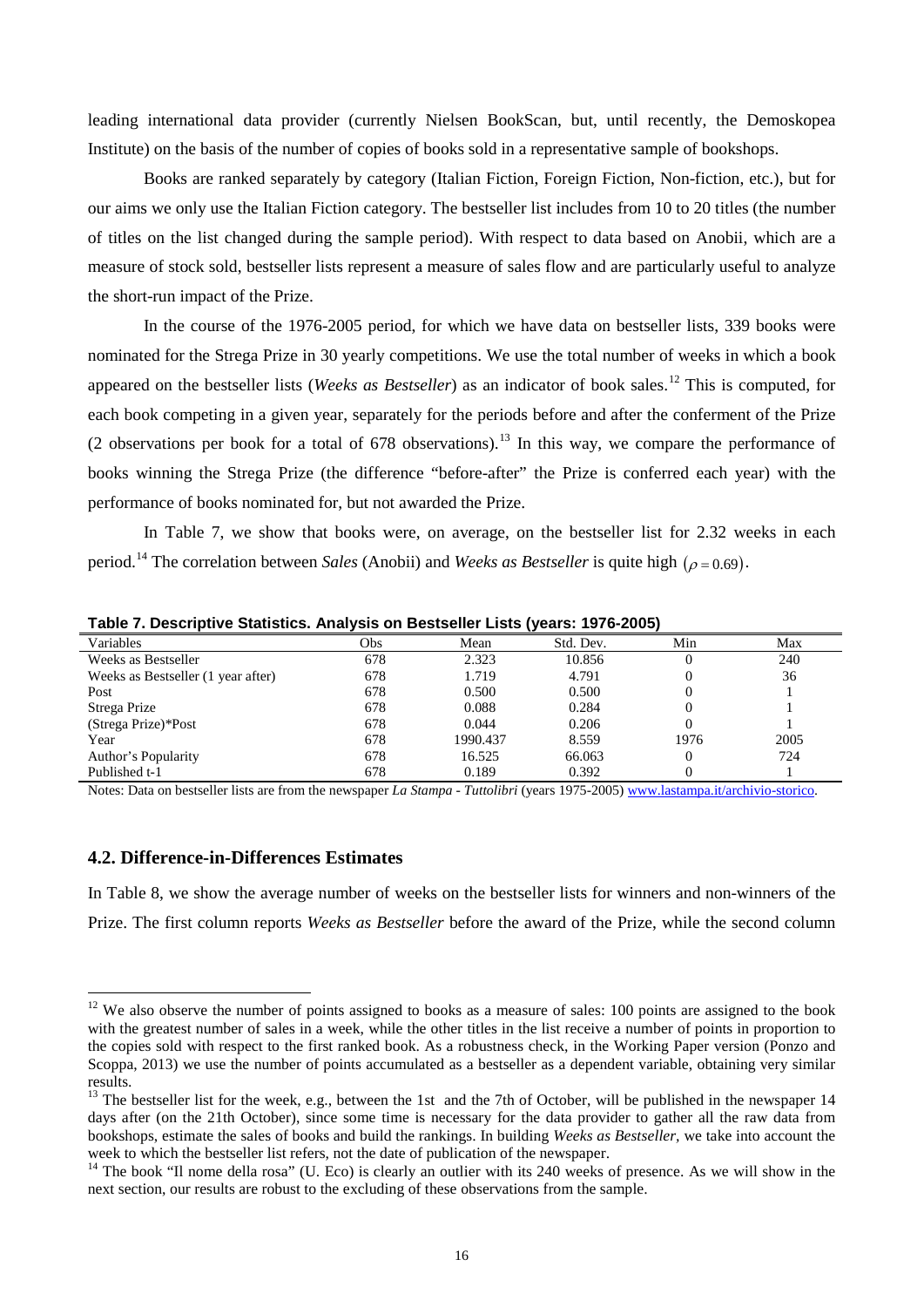reports *Weeks as Bestseller* after the Prize is conferred. The first and second rows report the average for nonwinners and winners Strega Prize respectively.

**Table 8. Difference-in-Differences Estimates. Average Weeks as Bestseller for Awarded and Non-Awarded Books**

|                                  | Before Prize | Post Prize | Difference Post – Before |
|----------------------------------|--------------|------------|--------------------------|
| Non Winners Strega Prize         | 1.0777       | 0.8738     | $-0.2039$                |
|                                  | (0.1983)     | (0.2192)   | (0.2956)                 |
| Strega Prize Winners             | 8.9333       | 23.4667    | 14.5333**                |
|                                  | (1.6828)     | (7.8169)   | (7.9922)                 |
| Winners – Non Winners Difference | $7.8557***$  | 22.5929*** | 14.7372*                 |
|                                  | (0.8206)     | (2.5030)   | (7.8905)                 |

Notes: Standard errors are reported in parentheses. The symbols \*\*\*, \*\*, \* indicate that coefficients are statistically significant, respectively, at the 1, 5, and 10 percent level.

The books that have not won the Strega Prize appear on the bestseller list for about 1.07 weeks on average before the Prize in July, whereas they appear for 0.87 weeks after the Prize is awarded (the difference of 0.20 is not statistically significant, see the last column). On the other hand, the awarded books appear on the bestseller list for about 8.93 weeks before winning. Therefore, these books perform much better than books in the control group even before the treatment (the pre-existing difference is 7.85, highly statistically significant, see last row). This implies that the Prize is typically conferred on more successful books.

However, after the prize is conferred, the number of weeks of appearances as a bestseller increase to 23.47 for awarded books (while, as shown above, the figure remains almost unchanged for non-awarded books). Therefore, under the assumption that no other differences intervene to affect the two categories of books contemporaneously to the treatment, the difference-in-differences of 14.74 can be interpreted as the direct effect of the Strega Prize on awarded books.

In order to control for other determinants of sales performance which might affect the outcome for treated and control groups, we now carry out a regression analysis by estimating the following model:

[2] 
$$
\widetilde{Y}_{i\tau} = \phi_0 + \phi_1 \text{StregaPrize}_i + \phi_2 \text{Post}_{i\tau} + \phi_3 (\text{StregaPrize}_i * \text{Post}_{i\tau}) + \phi_4 X_i + v_{i\tau}
$$

where the dependent variable  $\tilde{Y}_{i\tau}$  represents the number of *Weeks as Bestseller* for book *i* in the period  $\tau$ (pre, post), *Strega Prize* is a dummy equal to one for books winning the Prize, *Post* is a dummy equal to one for the period after the Prize is conferred, *StregaPrize*<sub>*i*</sub> \*  $Post_{i\tau}$  is the interaction term whose coefficient  $\phi_3$ measures our treatment effect of interest;  $X_i$  is a vector of book characteristics (as considered in the analysis of Section 3) which could affect sales or, alternatively, book fixed effects;  $v_{i\tau}$  is an error term.

We estimate our model with OLS. Estimation results are reported in Table 9. Column (1) is our basic specification without any control variables. In column (2), we include a number of controls for book characteristics, whereas we include book fixed effects in column (3) by exploiting the panel nature of our data. From the interaction coefficient, the uncovered effect of the Strega Prize is again very strong (14.74)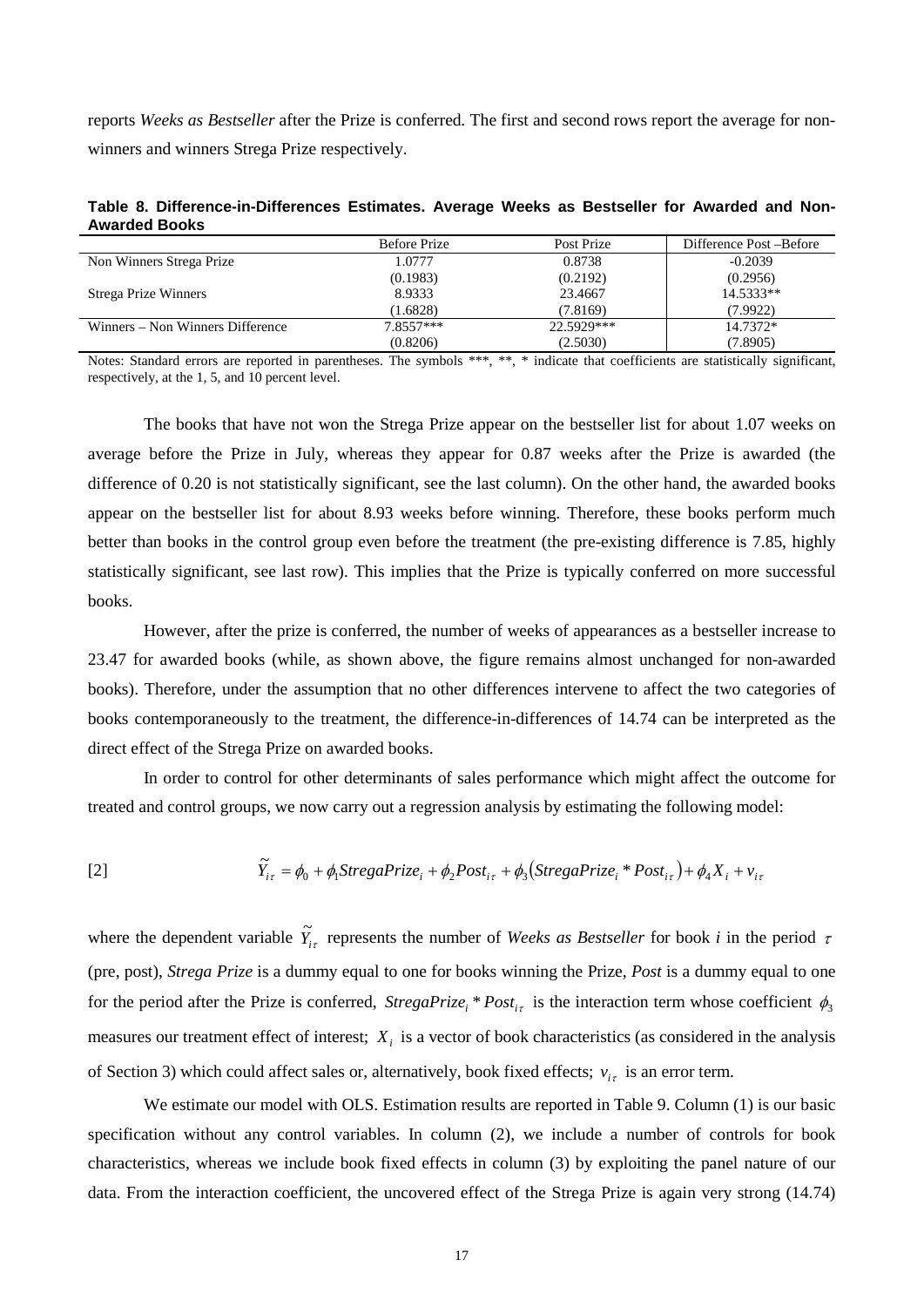and statistically significant (*t*-stat=2.20). The coefficient does not vary in the three specifications, while standard errors change slightly.

In columns (4)-(6) of Table 9, (replicating the specifications in 1-3) we use the number of *Weeks as Bestseller* as a dependent variable, but, for each book, we just consider a period of one year after the Strega competition is concluded, i.e., we discard the sales performance beyond one year after the competition. The effect of winning the Prize is again strong, but the magnitude is lower: 4.94 weeks more for books awarded with the Prize rather than 14.74. It should be noticed that standard errors are much lower and statistical significance much higher, probably due to the exclusion of some outliers in total *Weeks as Bestseller*.

|                           | (1)       | (2)         | (3)        | (4)            | (5)          | (6)          |  |
|---------------------------|-----------|-------------|------------|----------------|--------------|--------------|--|
|                           |           |             |            | (One year)     | (One year)   | (One year)   |  |
| Strega Prize              | 7.8557*** | 2.4396      |            | 7.8557***      | 3.2308*      |              |  |
|                           | (1.6726)  | (1.9531)    |            | (1.6726)       | (1.9557)     |              |  |
| Post                      | $-0.2039$ | $-0.2039$   | $-0.2039$  | $-0.5449***$   | $-0.5449***$ | $-0.5449***$ |  |
|                           | (0.2220)  | (0.2237)    | (0.2219)   | (0.1432)       | (0.1442)     | (0.1431)     |  |
| (Strega Prize)*Post       | 14.7372** | 14.7372**   | 14.7372**  | 4.9363***      | 4.9363***    | 4.9363***    |  |
|                           | (6.6940)  | (6.7442)    | (6.6890)   | (1.8584)       | (1.8723)     | (1.8570)     |  |
| Year of Competition       |           | $-0.0924$   |            |                | $-0.0455**$  |              |  |
|                           |           | (0.0579)    |            |                | (0.0202)     |              |  |
| <b>Other Prizes</b>       |           | 5.6961*     |            |                | 2.9375*      |              |  |
|                           |           | (2.9918)    |            |                | (1.6343)     |              |  |
| Votes n                   |           | $0.0451***$ |            |                | $0.0345***$  |              |  |
|                           |           | (0.0154)    |            |                | (0.0085)     |              |  |
| Published t-1             |           | 2.2712      |            |                | 0.2609       |              |  |
|                           |           | (2.0218)    |            |                | (0.3895)     |              |  |
| Constant                  | 1.0777*** | 183.5868    | 1.7729***  | $1.0777***$    | 90.7804**    | 1.7729***    |  |
|                           | (0.1987)  | (114.8180)  | (0.3126)   | (0.1987)       | (40.1965)    | (0.1047)     |  |
| <b>Book Fixed Effects</b> | NO        | NO          | <b>YES</b> | N <sub>O</sub> | NO           | <b>YES</b>   |  |
| <b>Observations</b>       | 678       | 678         | 678        | 678            | 678          | 678          |  |
| <b>Adjusted R-squared</b> | 0.195     | 0.231       | 0.122      | 0.394          | 0.469        | 0.115        |  |

**Table 9. Difference-in-Differences Estimates for Weeks as Bestseller**

Notes: The Table reports OLS estimates. The dependent variable is Weeks as Bestseller (columns 1-3) and Weeks as Bestseller (1 year) (columns 4-6). In regressions (2) and (5), we also control for six dummies of publishers, *Other Prizes* and *Female*. Standard errors (reported in parentheses) are corrected for heteroskedasticity and for clustering at book level. The symbols \*\*\*, \*\*, \* indicate that coefficients are statistically significant, respectively, at the 1, 5, and 10 percent level.

Finally, we built the variable *Weeks as Bestseller* excluding the observations for the three weeks immediately preceding the Prize (the last three weeks of June), since a Prize effect could already be at work in this period of time due to news about the probable winner of the Prize that starts to circulate after the publication of the shortlist of five.[15](#page-17-1) However, we find very similar results (not reported) even excluding sales performance for these three weeks of June.

<span id="page-19-0"></span><sup>&</sup>lt;sup>15</sup> Data from "Google Insights for Search" which report search volume patterns on Google for a given query for each week show that a considerable amount of attention is given to the "Strega Prize" in these three weeks of June.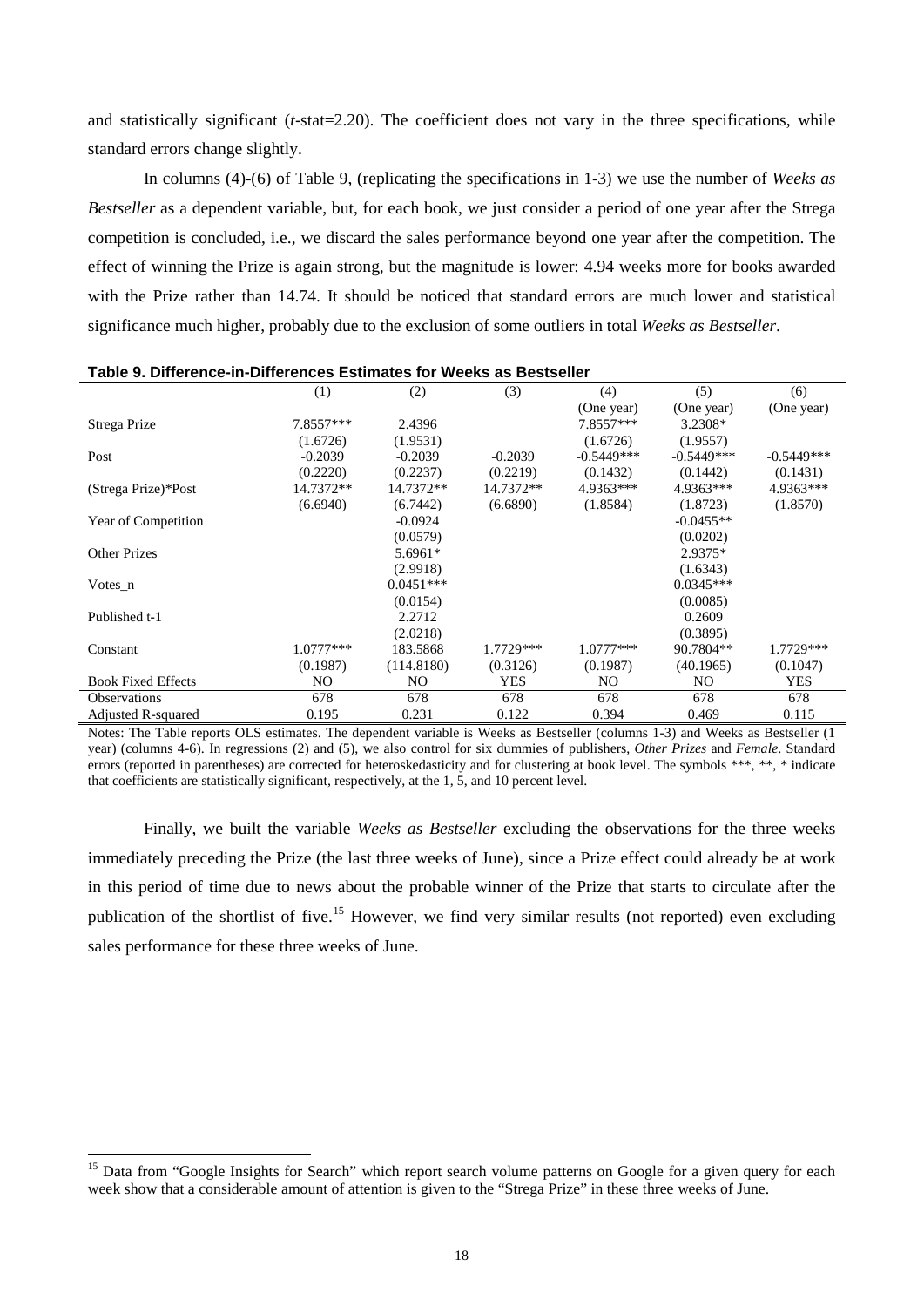### *5. The Impact of the Strega Prize over Time*

In this section, we analyze data based on bestseller lists on a weekly level instead of using data aggregated for longer spells. In this way it is possible to examine the effect of the Strega Prize on Sales as it evolves over time.

For each book competing in year *t,* we consider the appearance on a bestseller list in the weeks over the period from January in year *t* until April in year *t+1* (in total 339 books competing in 30 Prize-years). In order to use weeks as an index for each book, we build a variable *Week* and normalize *Week*=0 for the first week of "treatment" (first week of July, the week in which the Prize is awarded) and, as a consequence, *Week* ranges between -26 (January in year *t*) and +40 (April in *t+1*). On average, we have observations for each book for about 50 weeks, giving a total of about 15,500 observations.

We build a dummy variable *Bestseller<sub>iw</sub>* which is equal to one if book *i* is present on the bestseller list in week *w*. This dummy is set as equal to zero if the book is not present on the bestseller list in week *w*.<sup>[16](#page-19-0)</sup>

We estimate the following equation:

$$
Best seller_{iw} = \gamma_0 + \gamma_1 Week_{iw} + \gamma_2 Post_{iw} + \gamma_3 Week_{iw} * Post_{iw} + \gamma_4 Strega Prize_i + \gamma_5 Week_{iw} * StregaPrice_i + \gamma_6 Post_{iw} * StregaPrice_i + \gamma_7 Week_{iw} * Post_{iw} * SetsaPrice_i + \gamma_8 X_{iw} + u_{iw}
$$

where the variables are defined as explained above. Therefore,  $\gamma_1$  measures the variation in the dependent variable as the number of weeks increases for non-awarded books before the Prize is announced (January-June),  $\gamma_2$  is the impact of the announcement of the Prize on non-awarded books,  $\gamma_3$  is the variation for nonawarded books as weeks vary in the period after July.  $\gamma_1 + \gamma_5$ ,  $\gamma_2 + \gamma_6$  and  $\gamma_3 + \gamma_7$  measure, respectively, the same effects for Strega-awarded books. The coefficient  $\gamma_4$  represents the pre-existing difference between awarded and non-awarded books, whereas  $\gamma_6$  measures the immediate impact of the Strega Prize at the time of the announcement.

To make the effects more easily interpretable, we first estimate the evolution of sales performance over time separately for non-awarded (column 1 of Table 10) and awarded books (column 2 of Table 10). Then, we estimate the regression on the whole sample using all the interactions.

Results in column (2) of Table 10 show a huge immediate effect on sales of winning the Strega Prize. The probability of being on the bestseller list increases by 45.7 percentage points when the Prize is announced in July. The probability for Non-awarded books (column 1) slightly decreases when the Prize is announced (-1.18 p.p.). Before the announcement of the Prize, as time passes, the books that are to be awarded increase sales more rapidly (1.44 p.p.) than the not-to-be awarded books (0.09 p.p.). However, after the announcement of the Prize, the decrease in sales for awarded books – after the huge initial jump – is

 $16$  Unfortunately, we do not observe the week (or the month) in which a book is published and we impute 0 for weeks in which the book has not yet been published.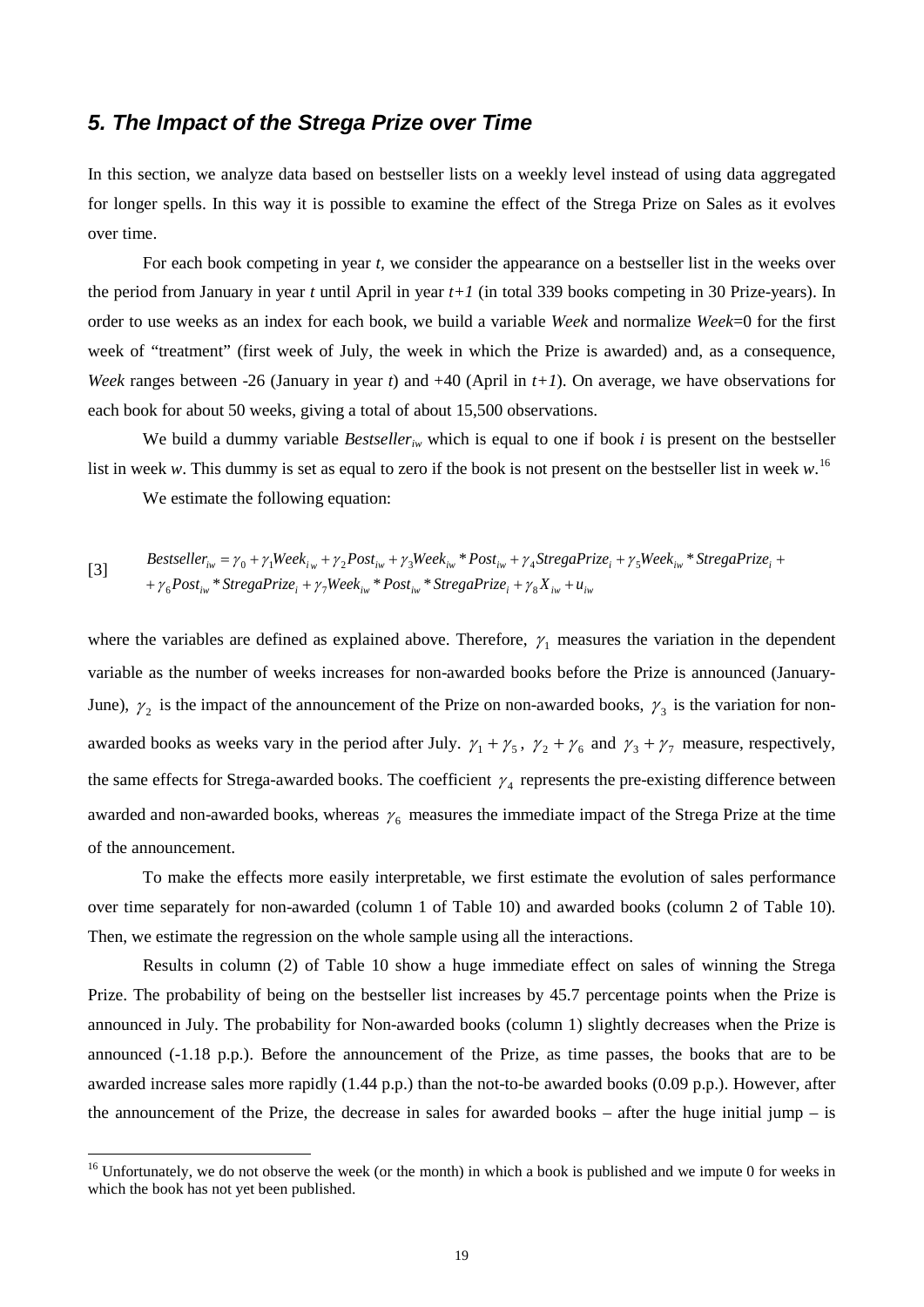much more sustained (-2.41 p.p. per week, equal to -3.85+1.44) than for non-awarded books (-0.14 p.p. per week). In column (3) of Table 10, we estimate on the whole sample using all the interaction terms. Results are very similar to the ones obtained when estimating awarded and non-awarded books separately. When announced, the Strega Prize increases the probability of the awarded book entering the bestseller list by 46.9 percentage points.

|                          | (1)                      | (2)            | (3)          |
|--------------------------|--------------------------|----------------|--------------|
|                          | <b>Non-Awarded Books</b> | Strega-Awarded | All Books    |
|                          |                          | <b>Books</b>   |              |
| Post                     | $-0.0118$                | $0.4573***$    | $-0.0118$    |
|                          | (0.0072)                 | (0.0479)       | (0.0072)     |
| Week                     | $0.0009***$              | $0.0144***$    | $0.0009***$  |
|                          | (0.0004)                 | (0.0027)       | (0.0004)     |
| Post*Week                | $-0.0023***$             | $-0.0385***$   | $-0.0023***$ |
|                          | (0.0004)                 | (0.0028)       | (0.0004)     |
| Strega Prize             |                          |                | $0.5596***$  |
|                          |                          |                | (0.0422)     |
| (Strega Prize)*Post      |                          |                | $0.4691***$  |
|                          |                          |                | (0.0484)     |
| (Strega Prize)*Post*Week |                          |                | $-0.0362***$ |
|                          |                          |                | (0.0029)     |
| (Strega Prize)*Week      |                          |                | $0.0135***$  |
|                          |                          |                | (0.0027)     |
| Constant                 | $0.0628***$              | $0.6225***$    | $0.0628***$  |
|                          | (0.0058)                 | (0.0418)       | (0.0058)     |
| Observations             | 14178                    | 1376           | 15554        |
| Adjusted R-squared       | 0.013                    | 0.249          | 0.343        |

| Table 10. Difference-in-Differences Estimates for Bestseller. Data at a Weekly Level |
|--------------------------------------------------------------------------------------|
|--------------------------------------------------------------------------------------|

Notes: The Table reports OLS estimates. The dependent variable is Bestseller. Standard errors (reported in parentheses) are corrected for heteroskedasticity and for clustering at book level. The symbols \*\*\*, \*\*, \* indicate that coefficients are statistically significant, respectively, at the 1, 5, and 10 percent level.

These trends can be perceived more easily by considering Figure 2, in which we plot the probability of being on the bestseller list against time. The vertical line at 0 denotes the week in which the Prize is announced. The solid blue line represents the probability of being on the bestseller list for awarded books as a function of time. The dashed red line represents the same trend for non-awarded books. The graph makes clear the faster increase of awarded books before the announcement, the considerable jump when the prize is announced and the faster rate of decrease after the awarding of the prize.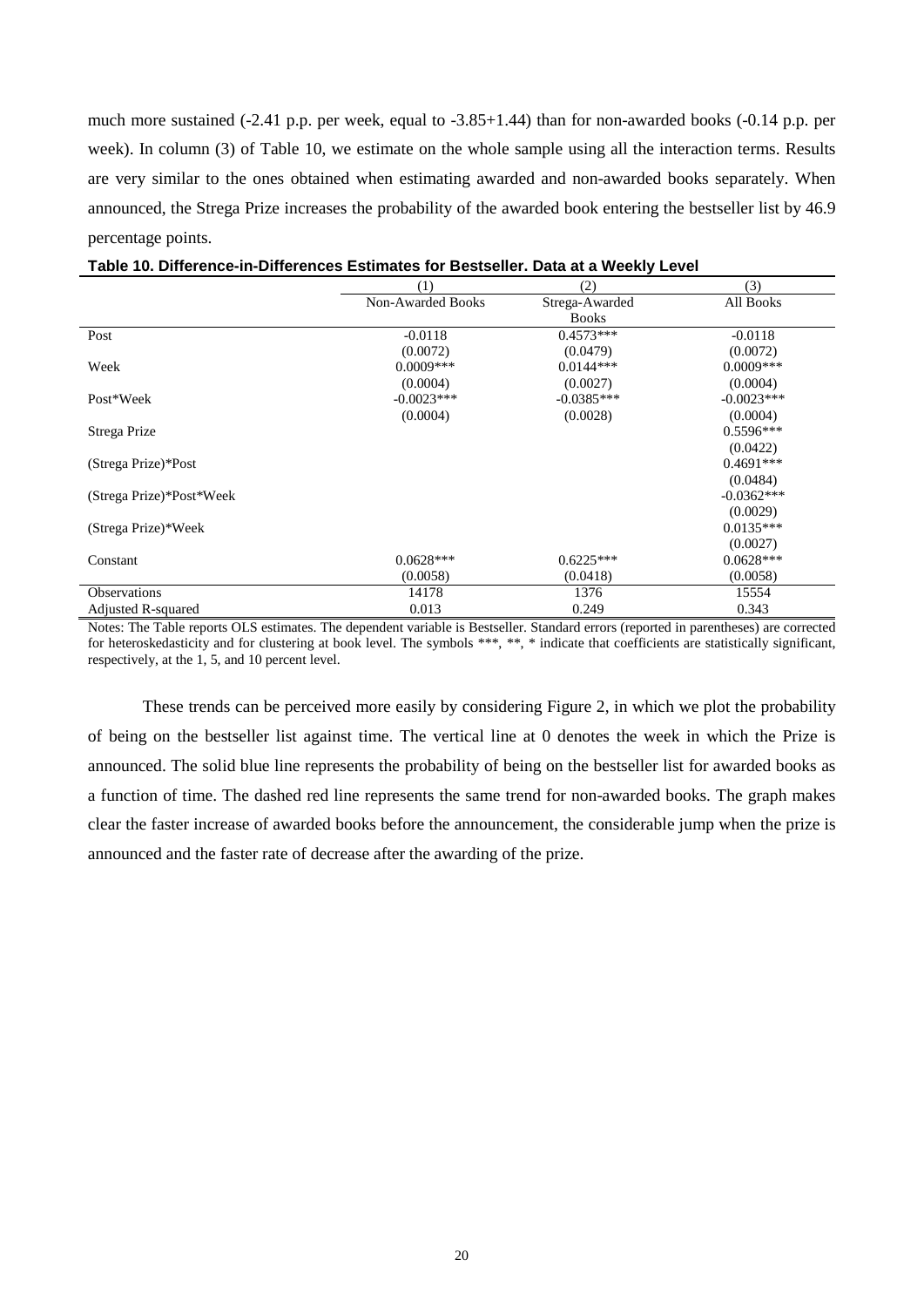

**Figure 2. The Probability of Appearing on Bestseller Lists over Time**

A possible concern with the latter estimates is that we impute zero for books when they are not yet published. It should, however, be noted that 76% of the books in the Strega competition are published between January and March of that current year, so the heterogeneity in publishing time is not high. Furthermore, we now carry out three additional checks: we control for the variable *Published Previous Year*; we only start considering bestseller s from April of the current year (when all books in competition have been published) and we exclude books published the previous year from the sample. Results are almost the same of those shown in Table 10 and are not reported.

### *6. Concluding Remarks*

We have used data on the most prestigious Italian literary prize together with measures of book sales and appearances on bookseller lists to investigate whether experts' awards have an impact on the commercial success of experience goods. In order to estimate a causal effect and avoid the biases arising from the probable correlation of awards with a product's "intrinsic quality", we have undertaken two different estimation strategies.

The first is based on a Regression Discontinuity Design and exploits the votes given by jury members to select the best novel of the year. Comparing the success of awarded and non-awarded books with only small differences in jury votes received, we show that winning the Strega Prize hugely increases (by about 500%) the cumulated sales of a book.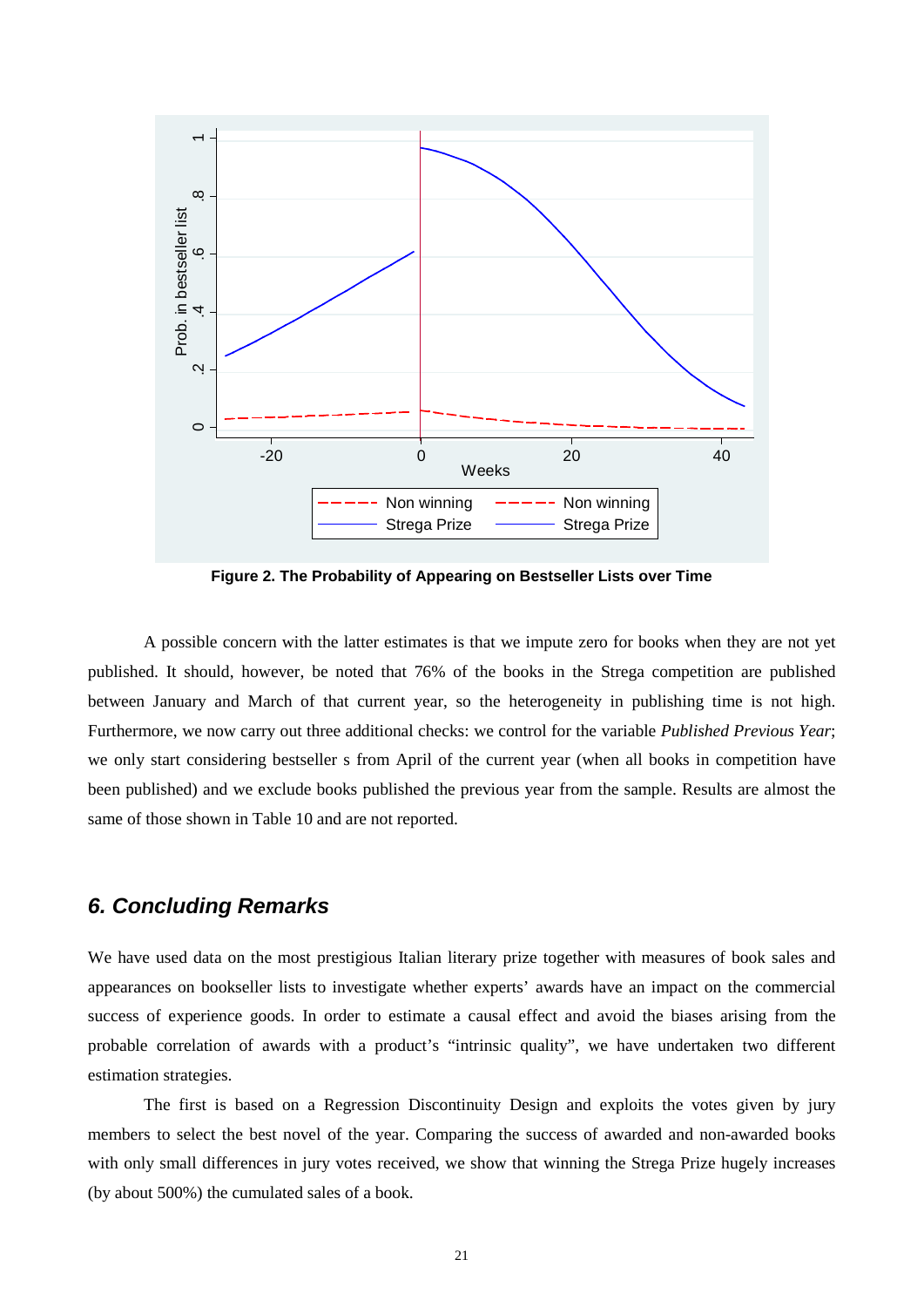The second strategy we use is a Difference-in-Differences model that compares the sales performance of non-awarded and awarded books before the Prize is conferred with their performance afterwards. We use the weekly appearances of books on bestseller lists as an outcome for this analysis and again find a very strong effect on sales of winning the Prize. Furthermore, by examining the weekly data, we find that the Prize has an immediate impact when it is announced, but that this decreases markedly in the following weeks.

The very similar results obtained using two different measures of book sales and two different estimation strategies makes us confident that we are capturing a causal effect of the Prize and that we have managed to disentangle the impact of the Prize on sales from the effect due to a higher intrinsic quality of award winning books.

Our results illustrate the role of awards as a signaling device on the quality of a product in markets with imperfect information, showing that consumers tend to trust experts. Our findings are in contrast with Ginsburgh (2003) – the only study examining the impact of a book prize on sales – who did not find any positive effect for prize-winning books, whereas he showed an impact of prizes on the success of movies and musical products. The findings of Sorensen (2007), showing a positive impact on sales of appearances on bestseller lists, are similar to ours, although the effect he finds can be attributed to a consumers' word-ofmouth influence rather than to experts' judgments.

On the one hand, it is possible that we are underestimating the impact of the Prize, since we are comparing treated books with nominated books. If the mere nomination for the competition has a positive impact on sales, then the effect we have estimated represents only a lower bound. On the other hand, our estimate also includes the indirect effects caused, for example, by increased marketing efforts of publishers for awarded books and consumers' word-of-mouth effect brought about by those readers who were initially influenced by the announcement of the Prize winner.

## *References*

- Akerlof, G. (1970), "The Market for 'Lemons': Quality Uncertainty and the Market Mechanism", *Quarterly Journal of Economics*, 84 (3), 488-500.
- Angrist, J. and Pischke, J., (2009), *Mostly Harmless Econometrics*, Princeton University Press.
- Berger, J., Sorensen, A. T., and Rasmussen, S. J. (2010), "Positive effects of negative publicity: When negative reviews increase sales", *Marketing Science*, 29(5), 815-827.
- Chevalier, J. and Mayzlin, D. (2006), "The Effect of Word of Mouth on Sales: Online Book Reviews", *Journal of Marketing Research*, 43 (3), 345-354.
- Deuchert, E., Adjamah, K. Pauly, F., (2005), "For Oscar glory or Oscar money?", *Journal of Cultural Economics*, 29, 159-176.
- Elliott, C. and Simmons, R. (2008), "Determinants of UK Box Office Success. The Impact of Quality Signals", *Review of Industrial Organization*, 33, 93-111.
- Friberg, R., and Gronqvist, E. (2012). "Do Expert Reviews Affect the Demand for Wine?" *American Economic Journal: Applied Economics*, 4(1), 193-211.
- Ginsburgh, V. and van Ours, J. (2003), "Expert Opinion and Compensation. Evidence from a Musical Competition.", *American Economic Review*, 93 (1), 289-96.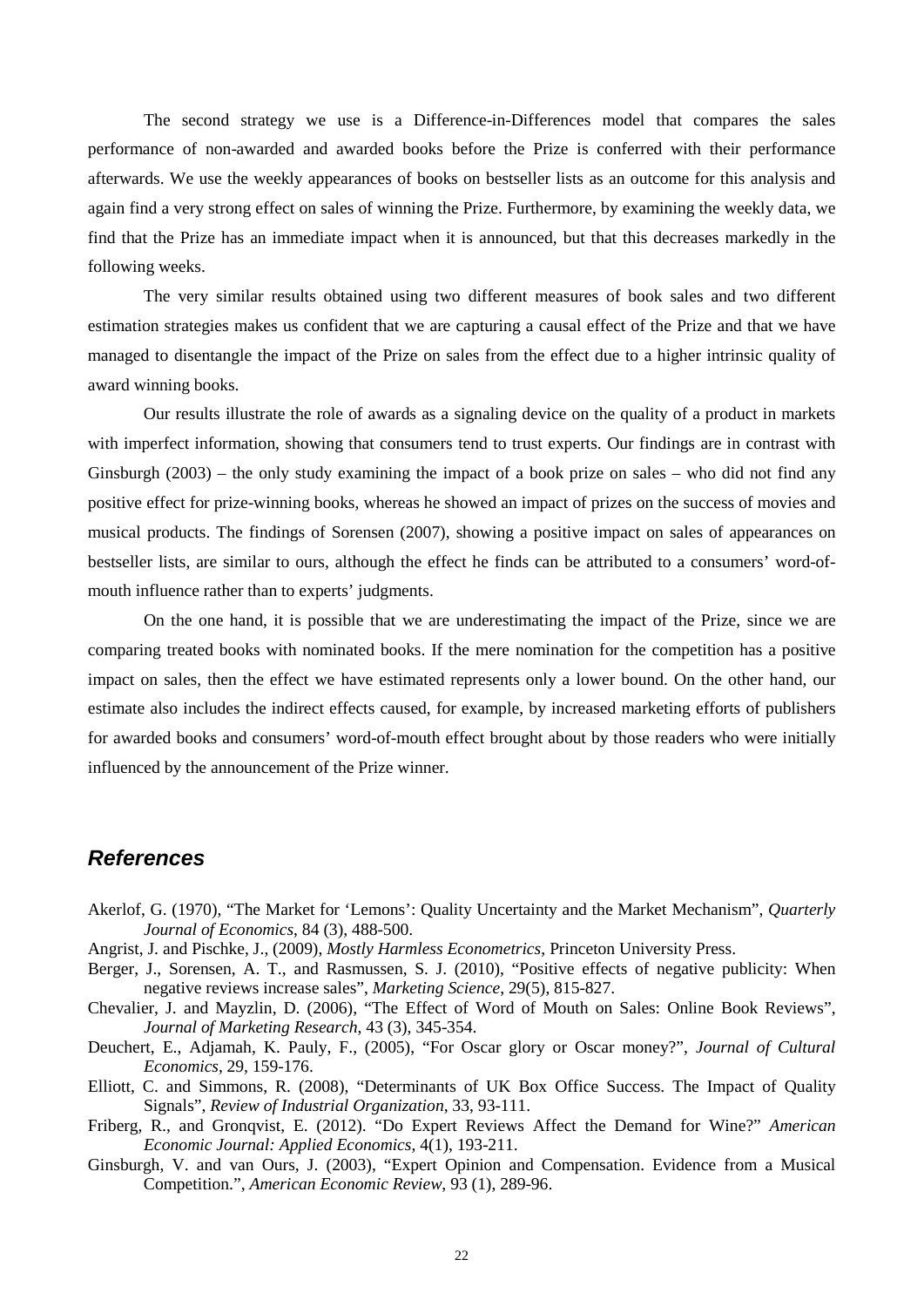- Ginsburgh, V., (2003) "Awards, Success and Aesthetic Quality in the Arts", *Journal of Economic Perspectives,* 17 (2), 99-111.
- Hadj Ali, H., Lecocq, S., and Visser, M. (2008), "The Impact of Gurus: Parker Grades and En Primeur Wine Prices", *Economic Journal*, 118(529), F158-F173.
- Hilger, J., Rafert, G., and Villas-Boas, S. (2011), "Expert opinion and the demand for experience goods: an experimental approach in the retail wine market", *Review of Economics and Statistics*, 93(4), 1289- 1296.
- Imbens, G., and Lemieux, T., (2008), "Regression Discontinuity Designs: A Guide to Practice," *Journal of Econometrics*, 142 (2), 615–635.
- Lee, D. (2008). "Randomized experiments from non-random selection in US House elections", *Journal of Econometrics*, 142(2), 675-697.
- Lee, D., and Lemieux, T. (2010). "Regression discontinuity designs in economics", *Journal of Economic Literature*, 48, 281–355.
- Nelson, P. (1970), "Information and consumer behavior", *Journal of Political Economy*, 78, pp. 311-329.
- Nelson, R., Donihue, M., Waldman, D. and Wheaton, C. (2001), "What's an Oscar worth?", *Economic Inquiry*, 39 (1), 1-16.
- Ponzo, M. and Scoppa, V. (2013), "Experts' Awards and Economic Success: Evidence from an Italian Literary Prize", *CSEF Working Paper 335*, June.
- Reinstein, D. and Snyder, C., (2005), "The Influence of Expert Reviews on Consumer Demand for Experience Goods: A Case Study of Movie Critics", *Journal of Industrial Economics*, 53 (1), 27-51.
- Sorensen, A. (2007), "Bestseller Lists and Product Variety", *Journal of Industrial Economics*, 55 (4), 715- 38.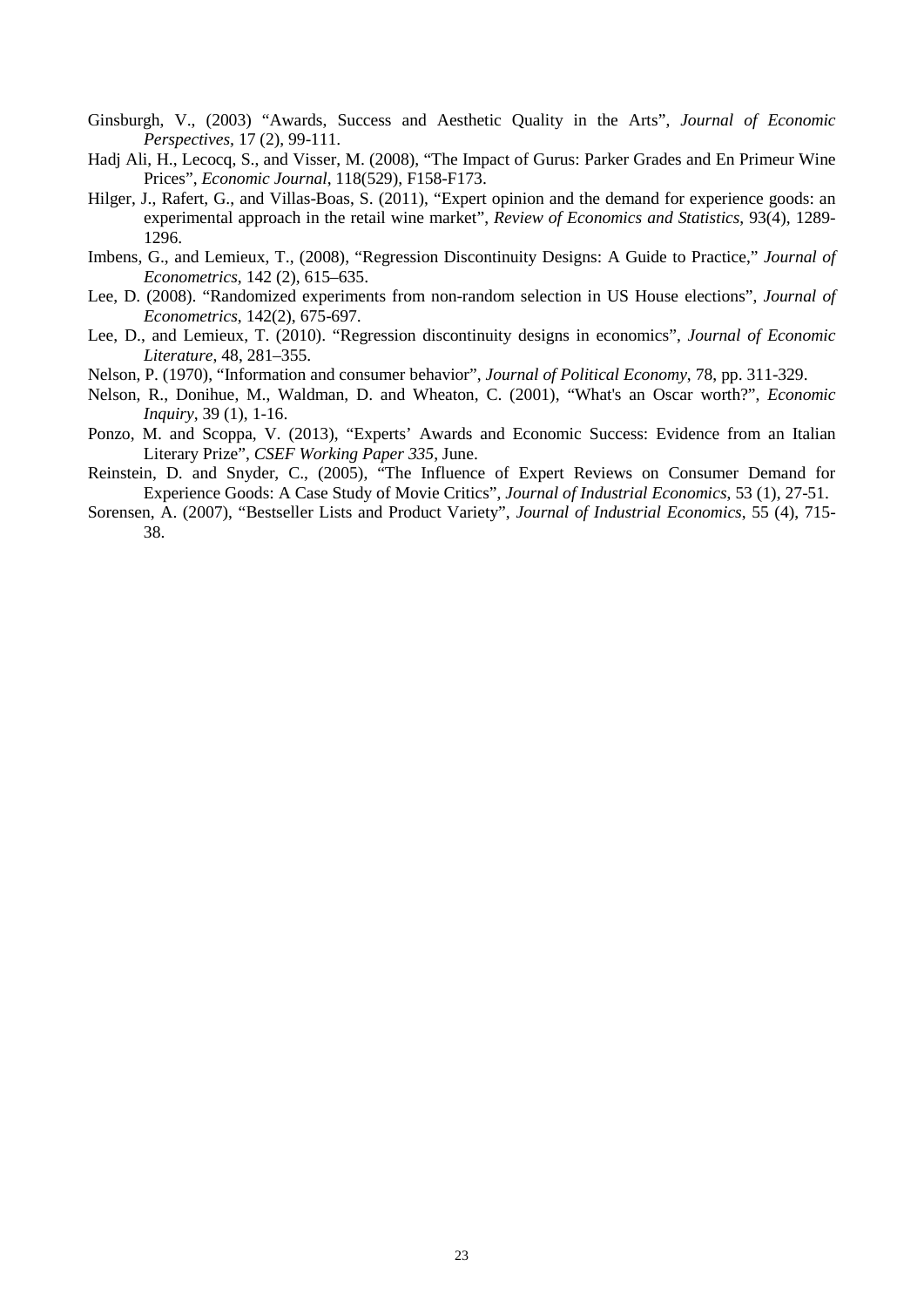## *Appendix: Other Robustness Checks for the RDD*

In this appendix, we carry out further robustness checks. We re-estimate the specifications of Table 2 (column 6) by including a number of additional controls. In column (1), we include publisher fixed effects (147 dummies). In column (2), we include 66 year dummies. In column (3), standard errors are robust to clustering at the competition level. In column (4), we control for a dummy equal to one if the book was published in the year previous to the year of competition. In column (5), we focus on just the most recent years (2000-2012). In column (6), we use a quantile regression in order to reduce the impact of outliers. In column (7), we exclude books published by Rizzoli from our sample, since this variable turns out to be imbalanced (see Table 6, column 2). In all these regressions, our results are widely confirmed.

| <b>Table A1. Dependent Variable: Sales</b> |              |             |             |             |              |                 |             |
|--------------------------------------------|--------------|-------------|-------------|-------------|--------------|-----------------|-------------|
|                                            | (1           | (2)         | (3)         | (4)         | (5)          | (6)             | (7)         |
|                                            | Publisher FE | Year        | Clustering  | Year Before | Only Recent  | <b>Ouantile</b> | No Rizzoli  |
|                                            |              | dummies     | SЕ          |             | Years (2000- | Regression      | books       |
|                                            |              |             |             |             | 12)          |                 |             |
| Strega Prize                               | 1.8979***    | $0.8608***$ | 1.8229***   | $1.6965***$ | 1.1944***    | $1.9155***$     | $1.9215***$ |
|                                            | (0.2938)     | (0.3135)    | (0.2611)    | (0.3091)    | (0.4268)     | (0.4067)        | (0.2861)    |
| Votes                                      | $0.0116***$  | $0.0203***$ | $0.0124***$ | $0.0103***$ | $0.0143***$  | $0.0118***$     | $0.0126***$ |
|                                            | (0.0018)     | (0.0021)    | (0.0017)    | (0.0018)    | (0.0025)     | (0.0022)        | (0.0017)    |
| <b>Observations</b>                        | 863          | 865         | 865         | 423         | 151          | 865             | 798         |
| Adj. R-squared                             | 0.492        | 0.498       | 0.475       | 0.548       | 0.579        |                 | 0.475       |

Notes: The Table reports OLS estimates. The dependent variable is Sales. In all the regressions, we control for publisher dummies, Other Prizes, Female and time dummies. Standard errors (reported in parentheses) are corrected for heteroskedasticity. The symbols \*\*\*, \*\*, \* indicate that coefficients are statistically significant, respectively, at the 1, 5, and 10 percent level.

24